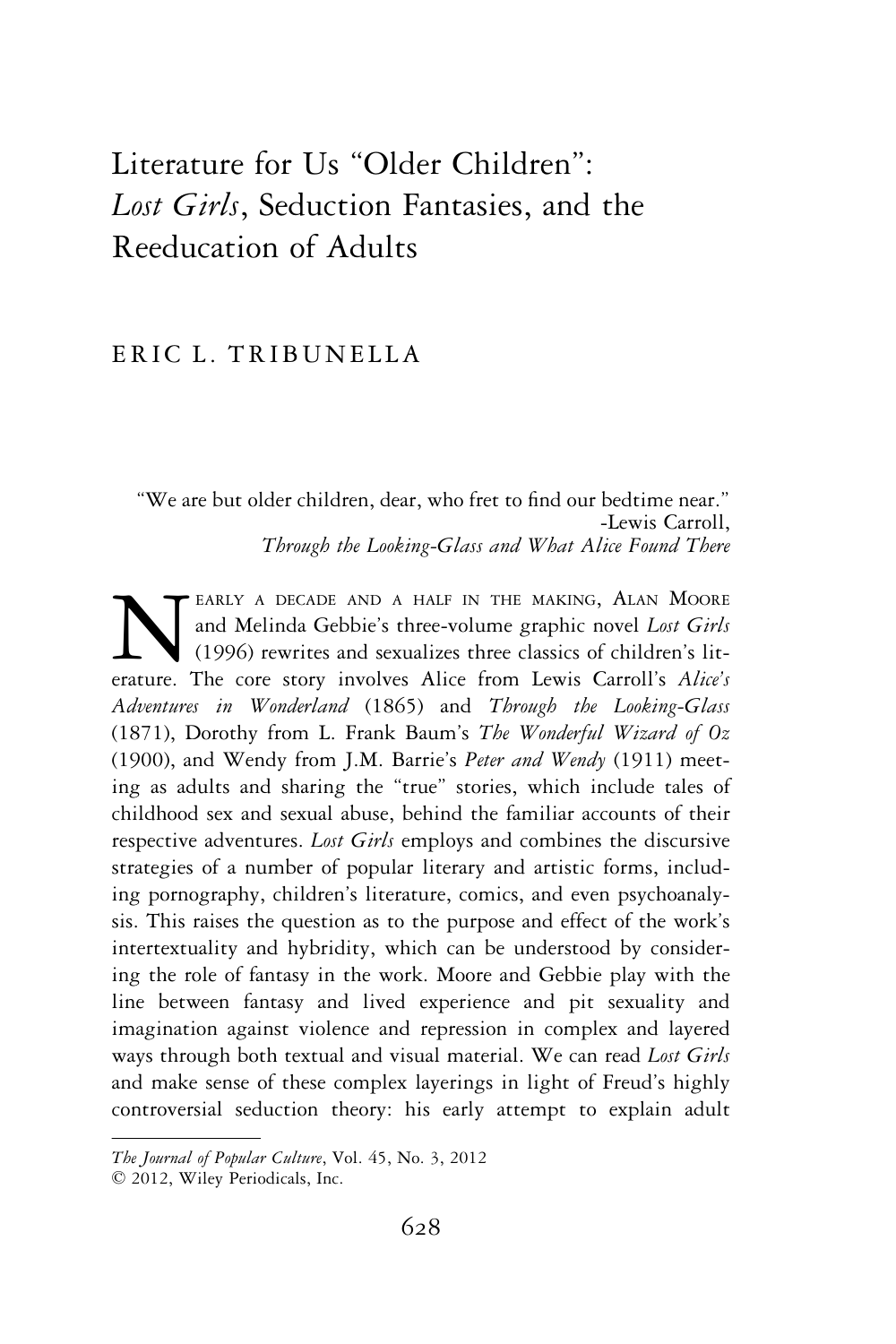neuroses as resulting from the repression of childhood sexual abuse or seduction, for which questions of fantasy and reality were central. Although the implied reader of Lost Girls is an adult, understanding its use of sexuality and fantasy nonetheless offers insight into the workings of the popular children's fiction it retells.

What Lost Girls suggests is that children's literature, like the neurotic adult, similarly evidences a repression—in the sense of distressing material that is made unconscious as a defense against psychical conflict—with regards to childhood sex, sexuality, and sexual desire and that the insistence on this repression reverberates throughout contemporary culture. Lost Girls implies that the apparent asexuality or the covert sexuality of children's culture constitutes evidence of the widespread impulse to repress childhood sexuality, which in Freud's early theory leads to dysfunction in adulthood. Lost Girls functions as an uncovering of this repressed material in the tradition of Freud's earliest work. Freud had proposed that the treatment of hysteria must involve combating repression and bringing the memories or fantasies of childhood sex to light. Lost Girls targets children's literature, rewriting it as pornographic fantasies of seduction; in doing so, Moore and Gebbie offer sexualized children's literature as an antidote to repression and the cultural dysfunctions that follow from it—a kind of cultural therapy.

That Moore and Gebbie's project would take the form of a graphic novel is fitting given the ways in which the rhetoric of maturation has been used to understand the graphic novel within the larger context of critical and popular histories of comics. For instance, Scott McCloud writes, "I realized that comic books were usually crude, poorly-drawn, semiliterate, cheap, disposable kiddie fare … but … they don't have to be!" (3). Douglas Wolk begins his Reading Comics: How Graphic Novels Work and What They Mean by stating, "It's no longer news that comics have grown up. A form that was once solely the province of children's entertainment now fills bookshelves with mature, brilliant works" (3). While longer narratives or collections of previously serialized comics with a sustained narrative arc might represent a more elaborate literary and artistic feat and might therefore appear more "mature," graphic novels remain marginalized by their association with comics, stigmatized as cheap, popular, and sometimes tawdry children's amusements. Even McCloud and Wolk seem to imply a devaluation of works produced for children in favor of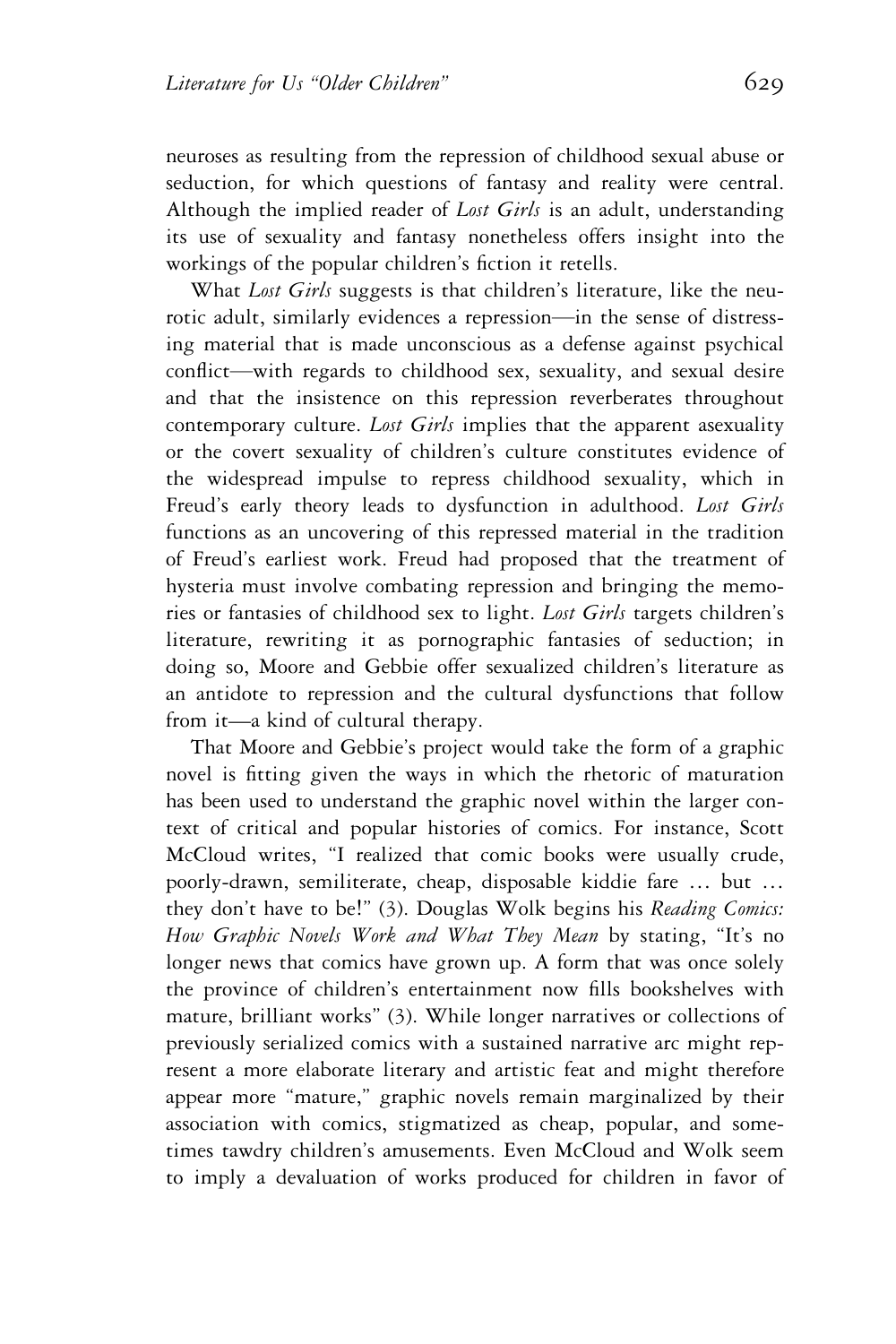more "mature" works appreciated by adults. However, because Moore and Gebbie are interested in recruiting stigma, popularity, tawdriness, and children's culture in the service of their more "mature" social, sexual, and political purposes, their use of the graphic novel, with its unstable status with regards to audience, provides a particularly useful medium.

Thus, the form of the graphic novel is itself important to Moore and Gebbie's cultural intervention in Lost Girls. According to William Jones, two decades before the popular Classics Illustrated series (which included adaptations of literary classics like Last of the Mohicans and Moby Dick and ran from 1941 to 1971), comic artist George Storm adapted Johann Wyss's The Swiss Family Robinson into a comic serial that ran in newspapers for 22 weeks in 1921 and 1922 (9). Taking this as the starting point for the intersection between comics and novels, we find it was a crossover work with presumable appeal to both children and adults that was targeted for this early re-imagining across media. Inspired by Daniel Defoe's Robinson Crusoe, one of those literary classics that has been frequently abridged and retold for children, The Swiss Family Robinson is now itself frequently imagined as children's literature. This suggests that from its very beginnings the graphic adaptation of classic novels has involved works of ambiguous or unstable status with regards to audience, and in the case of Classics Illustrated the adaptations imagined children as a key audience. Moore and Gebbie's re-imagining of Alice, Oz, and Peter Pan continues this tradition of adapting crossover works with significant appeal to both children and adults.

In the case of Lost Girls, the physical production and packaging signal its intended audience, and this construction of Lost Girls as a physical object further defies conventional expectations of comics as "cheap, disposable, kiddie fare." Though the first five chapters of Lost Girls were serialized in 1991 in issues 5, 6, and 7 of Taboo, a comics anthology, the 30-chapter work was not published in its entirety until 2006. At that time, Top Shelf Productions released the project as an oversized, three-volume hardcover boxed-set priced at \$75. Some individual booksellers and national chains like Borders refrained from stocking Lost Girls because of concerns about its sexual content (Wolk, "Alan Moore's" n.p.), though the back cover of the box that houses the three volumes warns "For Adults Only." Wolk describes it as "luxurious, exclusive, difficult fine art" (Reading 253). The limited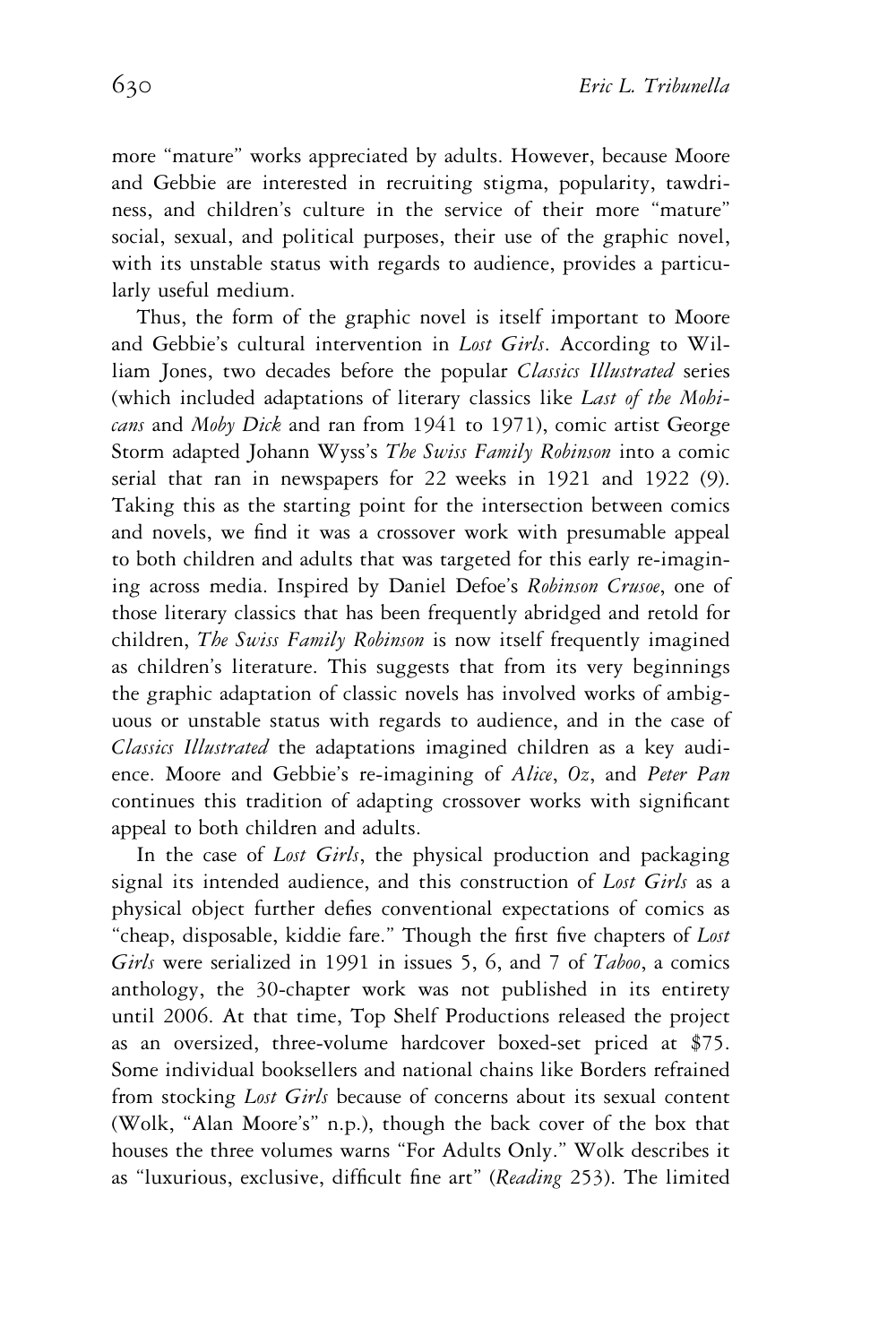availability and extraordinary price for the set have no doubt limited the audience and helped to define it as an adult work even as Lost Girls draws on children's literature and invokes childhood associations.

As adults, Alice, Dorothy, and Wendy meet by accident at the Hotel Himmelgarten in Austria and begin telling each other their stories. The classics with which readers are familiar represent versions of their stories in which sex and sexuality are obscured or elided. Each of the women appears to have buried the memories of her childhood only to have those memories reawakened through her sexual explorations with the other women, equating sexual exploration with the curative powers of storytelling. Their stories make clear that the "innocent" child grows up to be a damaged adult. Alice has spent years in a sanatorium, Dorothy has been bored by life on the Kansas prairie and now comes to Europe in search of excitement, and Wendy is leading a numb existence as her older husband's dutiful wife. Each appears to come alive through this experience of invoking and reliving her childhood. Their sexual experiences with each other are interspersed with their stories, with sexual acts often providing pivot points between the present and the past. Not only does this equate storytelling and sex as therapeutic, but it also demonstrates the necessity of returning to the scene of childhood. For both characters and readers, that return is a therapeutic rewriting of their stories and restructuring of their psyches.

This is, of course, a thoroughly Freudian notion, to which Moore deliberately alludes. As the embarrassed Wendy concludes the first installment of her story, Alice reassures her by mentioning "a notable professor of the mind currently practising not far from here, in Vienna," and Alice explains that he would be unsurprised by Wendy's confessions  $(8.8)$ .<sup>1</sup> This clear allusion to Freud suggests that Freudian psychoanalysis as a cultural discourse is key to understanding Lost Girls. Freud and his collaborator Joseph Breuer first proposed the so-called talking cure in their 1895 Studies on Hysteria, which details the case of Anna O., or Bertha Pappenheim. Pappenheim suffered from a number of hysterical symptoms, including paralysis in her arms and legs and problems with speech and vision. Prone to daydreaming, Pappenheim was first treated by Breuer with hypnosis, but they fell into a routine in which she would divulge to him these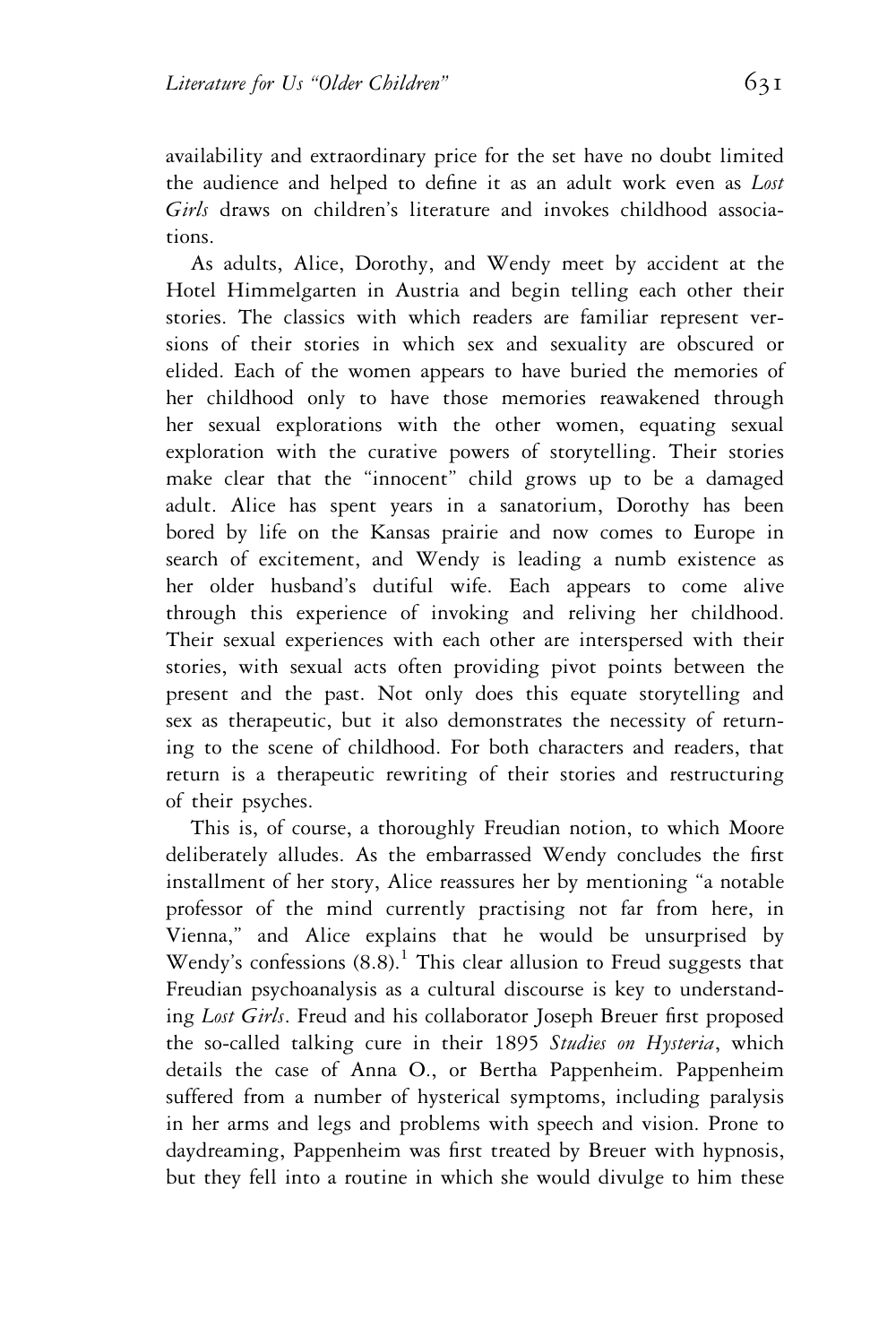"imaginative products" during their visits. She coined the term "talking cure" to describe this method whereby talking through her daydreams and experiences effected some alleviation of her symptoms. As Freud and Breuer explain, "[W]e found, to our great surprise at first, that each individual hysterical symptom immediately and permanently disappeared when we had succeeded in bringing clearly to light the memory of the event by which it was provoked and in arousing its accompanying affect, and when the patient had described that event in the greatest possible detail and had put the affect into words" (S.E. 2, pg. 6).<sup>2</sup> The case of Anna O. triggers the discovery that talking about childhood trauma can alleviate its lingering symptoms.

Freud would depart from Breuer in this growing conviction that at the root of all adult hysteria was sexual trauma in childhood (Masson 84). Freud worked out what would later be known as the "seduction theory" in the mid-1890s, first stating it explicitly in a private letter to his friend Wilhelm Fleiss in October 1895 and laying it out publicly in a series of papers all published in 1896 (Gay 92, Triplett 647). In the last of the three papers, "The Aetiology of Hysteria," Freud most clearly articulates his theory of childhood seduction. He writes, "I therefore put forward the thesis that at the bottom of every case of hysteria there are one or more occurrences of premature sexual experience, occurrences which belong to the earliest years of childhood but which can be reproduced though the work of psycho-analysis in spite of the intervening decades" (S.E. 3, pg. 203). Freud points to a number of possible assailants, starting with adult strangers, but he supposes the more frequent is "a nursery maid or governess or tutor, or, unhappily all too often, a close relative" and finally other children, such as a sibling or cousin (S.E. 3, pg. 208). Such an experience produces a "psychical conflict" that triggers the psyche's defense through repression, which works by "thrusting the memory which is distressing to the ego into the unconscious," thereby inadvertently "creating a hysterical symptom in its place" (S. E. 3, pg. 211). This experience creates a precondition or disposition for later neuroses in adulthood, which might be precipitated by another trigger during later childhood or adolescence. Freud made clear in "The Aetiology of Hysteria" that later neuroses were caused not by the initial sexual experience but by the repressed memorytraces of it (S.E. 3, pg. 211, 213).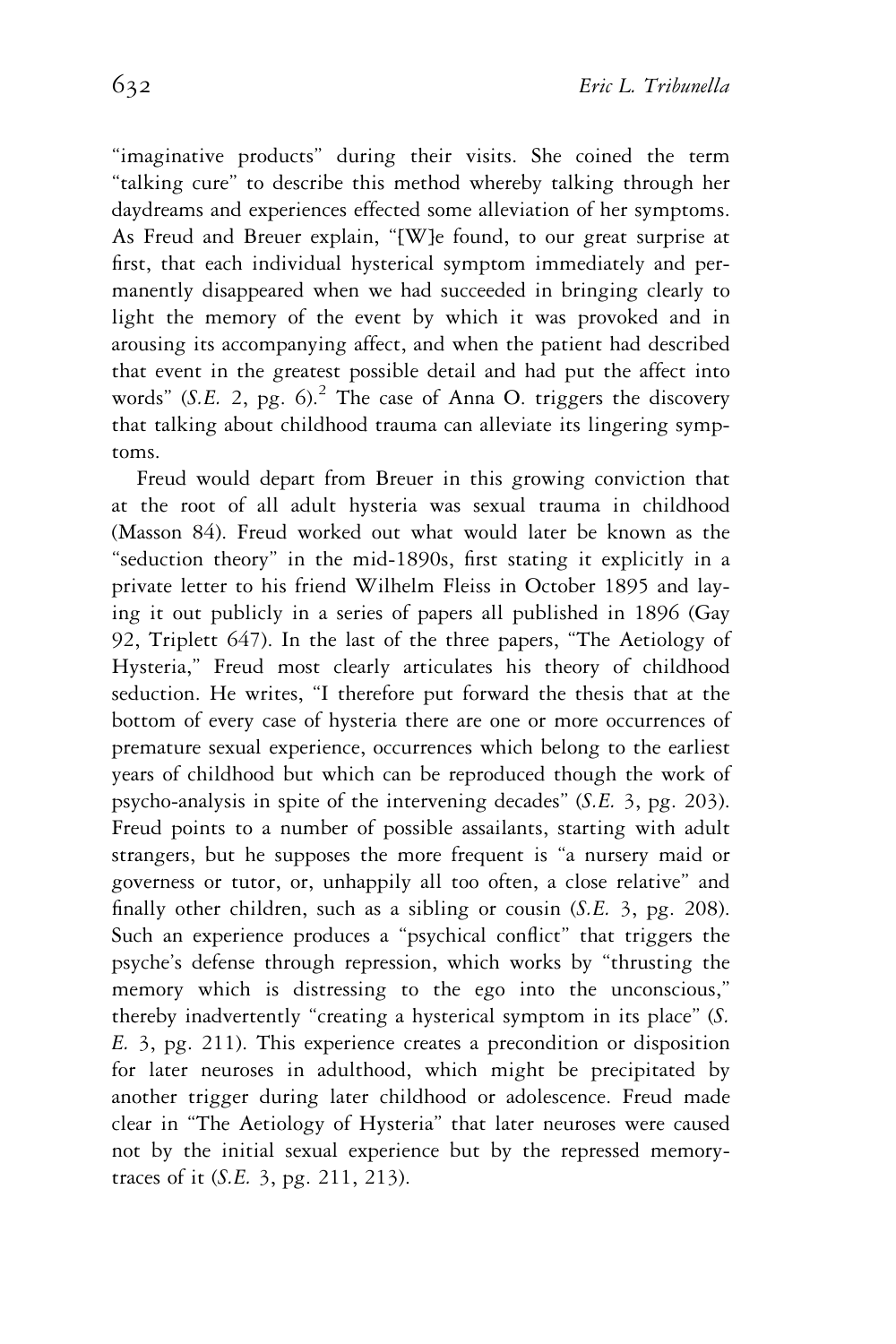The idea that neuroses are rooted in actual sexual abuse proved extremely controversial, even for Freud, who expressed his own doubts not long after articulating his seduction theory. "The Aetiology of Hysteria" met with a chilly reception when Freud first delivered it as a lecture (Esterson 117), and the eminent German psychiatrist and specialist in sexuality Richard von Krafft-Ebing, who was in attendance, is reported by Freud to have commented, "It sounds like a scientific fairy tale" (qtd. in Masson 9). In September 1897, Freud wrote to Fleiss admitting his error about the prevalence of childhood sexual abuse, and he came to believe that many of the accounts of childhood sexual abuse or seduction he had heard from his patients had not occurred in actuality but in fantasy. In his 1914 essay "On the History of the Psycho-Analytic Movement" Freud then argued, "If hysterical subjects trace back their symptoms to traumas that are fictitious, then the new fact which emerges is precisely that they create such scenes in phantasy, and this psychical reality requires to be taken into account alongside practical reality" (S.E. 14, pg. 17). Two years later in his "Introductory Lectures on Psycho-Analysis," Freud would indicate that it ultimately made little difference whether the sexual act had occurred in reality or in fantasy: "The outcome is the same, and up to the present we have not succeeded in pointing to any difference in the consequences, whether phantasy or reality has had the greater share in these events of childhood" (S.E. 16, pg. 370). As Freud's biographer Peter Gay explains, Freud's shift in emphasis from reality to fantasy opened up for him the psyche's system of "coded messages—distorted, censored, meaningfully disguised"—that would lead Freud to his theory of dreams, the Oedipus complex, and the entire framework of psychoanalysis that followed from these discoveries (Gay 96, Masson 113). The reason for Freud's abandonment of the seduction theory has been the subject of a bitter controversy in psychoanalytic circles that is beyond the scope of this project, but what is important for understanding Moore and Gebbie's Lost Girls is Freud's notion that the repression of either the reality or fantasy of childhood sexual experience is what leads to neuroses and dysfunction in adulthood. Moore and Gebbie extend this to the functioning of the broader culture.

A large part of the controversy surrounding Freud's seduction theory involves whether the childhood sexual experience or abuse discovered through analysis occurred in actuality or in fantasy. Freud seems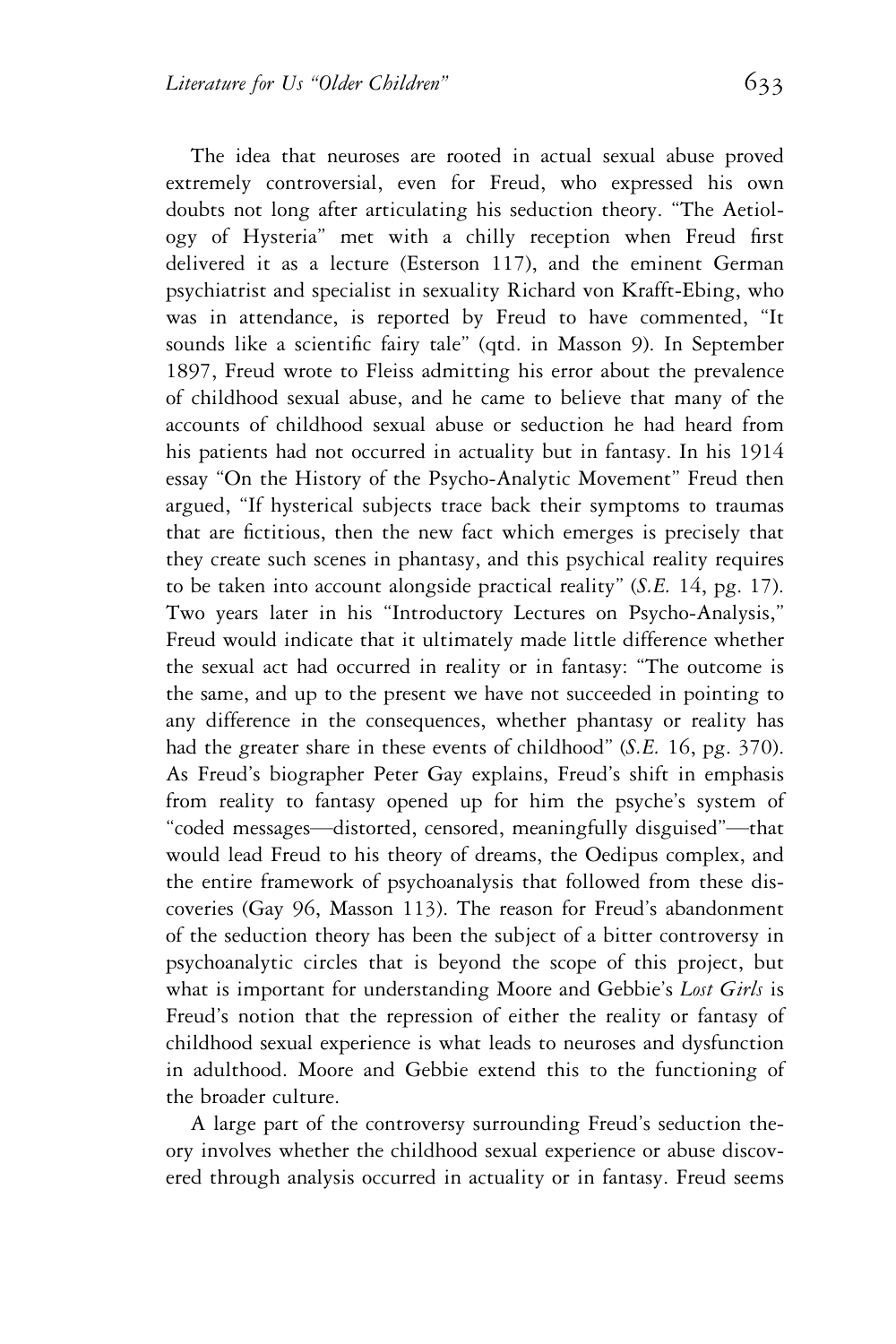to equivocate on this matter, and while Jeffrey Masson argues that it is certainly important in terms of the treatment of patients (133), Lost Girls seems more concerned with bringing to light the possibilities of childhood sexuality precisely as fantasy, as the substance of and fodder for the imagination, and as a counter-defense against repression and its ill-effects. James Strachey makes clear in his note on the translation of Freud's German die Phantasie as "phantasy" the connection between fantasy and imagination. Strachey prefers the "ph" spelling, citing this note from the Oxford English Dictionary: "In mod. [sic] use *fantasy* and *phantasy*, in spite of their identity in sound and in ultimate etymology, tend to be apprehended as separate words, the predominant sense of the former being 'caprice, whim, fanciful invention', while that of the latter is 'imagination, visionary notion'" (S.E. 1, pg. xxiv). Moore and Gebbie's Lost Girls appears to be advocating precisely this notion of fantasy as visionary imagination, and it represents the intersection of sex, innovation, childhood, literature, and visual art, all of which are associated with and demand imagination. What they ultimately celebrate in *Lost Girls* is not child sex per se, but the fantasy of child sex and the very pleasures of literary and artistic fantasy. Following Freud, they understand the full power and potential of fantasy.3

Lost Girls is replete with extremely graphic depictions of sexual activity, defying what its authors suggest is the repressed quality of children's literature and contemporary Euro-American culture. Pitting their project against this repressive pall, Moore and Gebbie have embraced the label "pornography": "Our position is this is art and pornography. What we intended with The Lost Girls [sic] was to sever the connection between pornography and embarrassment, and between the pornographic imagination and the real world" (Colton 3D). To rewrite classic children's books as literary pornography and to have each of the protagonists of these works retell the story of her childhood against the backdrop of World War I is to return to the scene of childhood both generically and structurally to bring repressed material to light. By doing so, both individual and cultural neurosis are averted or treated. Moreover, Lost Girls does not just re-imagine the personal past of childhood but also the collective past of national history. It offers sexually explicit art and the sexually unashamed and empowered child as antidotes to repression and violence, and it seeks to reeducate adults by compelling their return to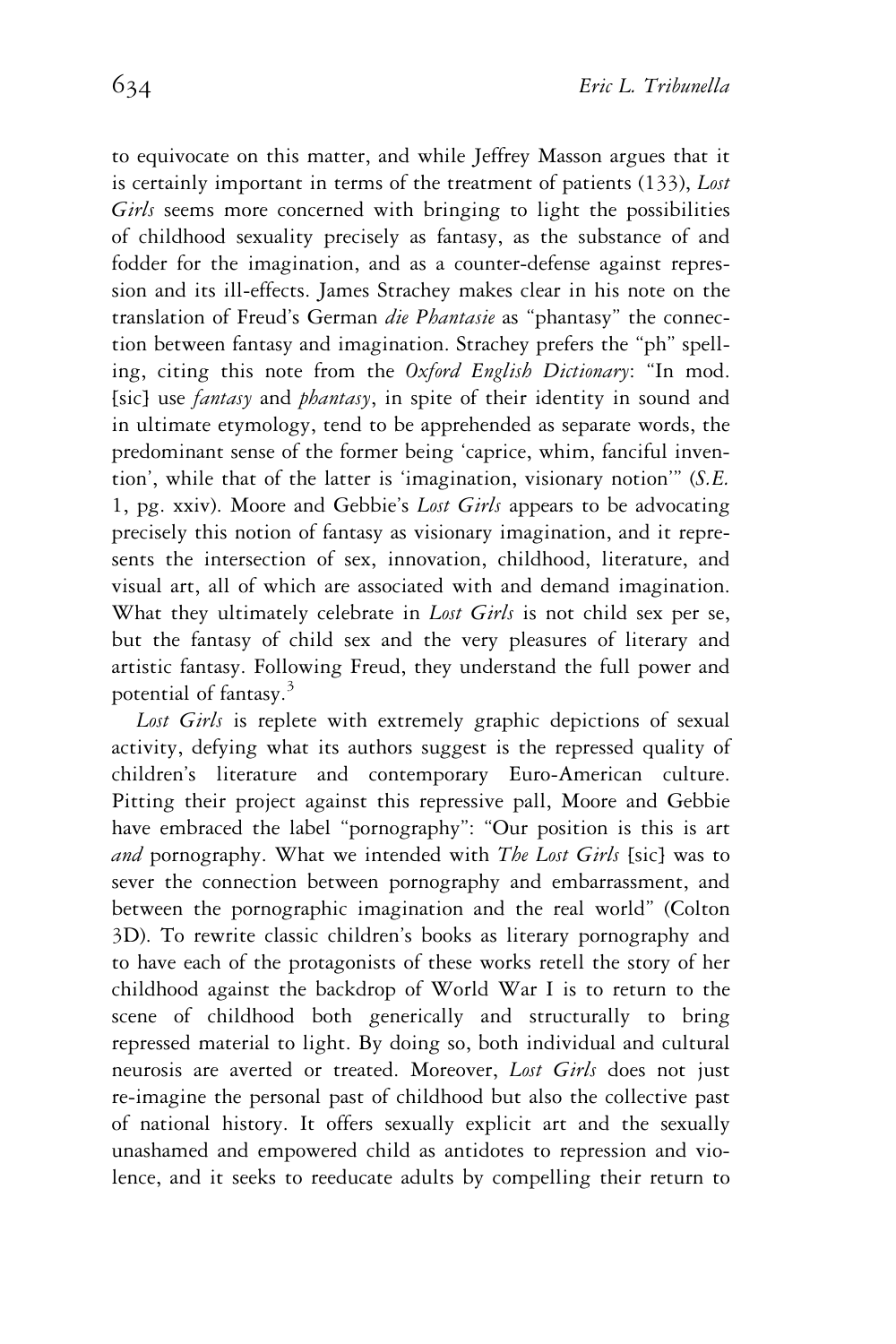and rewriting of childhood and its artifacts. As Freud himself notes, "If a person who is at loggerheads with reality possesses an artistic gift … he can transform his phantasies into artistic creations instead of symptoms" (S.E. 11, pg. 50). Repressed fantasies lead to neurosis, but the artistic imagination can work against the formation of symptoms. Sexualized children's literature draws on the fantastical elements of both children's literature and pornography and converts repressed fantasies into art. Moore and Gebbie marshal the explicitness of sexuality and the creativity of art against shame and repression, wedding them to literary classics for children to call attention to the importance of revisiting childhood and embracing childhood sexuality.

Moore has provided a manifesto of sorts explaining his theory of pornography, thereby clarifying the motives for sexualizing children's literature in Lost Girls. Moore suggests that the enlarged breasts and buttocks of the Venus of Willendorf, a small sculpture dating from the prehistory of Europe, reveal a connection between the history of culture and the history of smut. The Venus of Willendorf, according to Moore, is evidence that the development of culture has been prompted by sexual desire and pleasure. "Sexual openness and cultural progress," he writes, "would seem pretty much to have walked hand in hand throughout the opening chapters of the human story in the West" ("Bog Venus" 32). Moore argues that, in contrast, eras marked by sexual repression and shame have resulted in a cessation of cultural progress, in the outright collapse of civilization, or in the perpetration of unspeakable atrocity. He charges that driving pornography underground leads to disastrous consequences for the maintenance of a healthy, productive social order: "[S]exually progressive cultures gave us mathematics, literature, philosophy, civilization and the rest, while sexually restrictive cultures gave us the Dark Ages and the Holocaust" (35). Having been driven to the edges of society and the fringes of cultural production, pornography was severed from art. Moore argues by implication that pornography must be rescued from this "wretched ghetto" (33), and his invocation of the fall of Rome, the Dark Ages, and the Holocaust suggests that the stakes of reviving artistic pornography could not be higher.

Although José Alaniz, reading Lost Girls through Foucault, suggests that Moore and Gebbie's project is on "a mission to unmask the veiled product of an institutionalized incitement to discourse on sex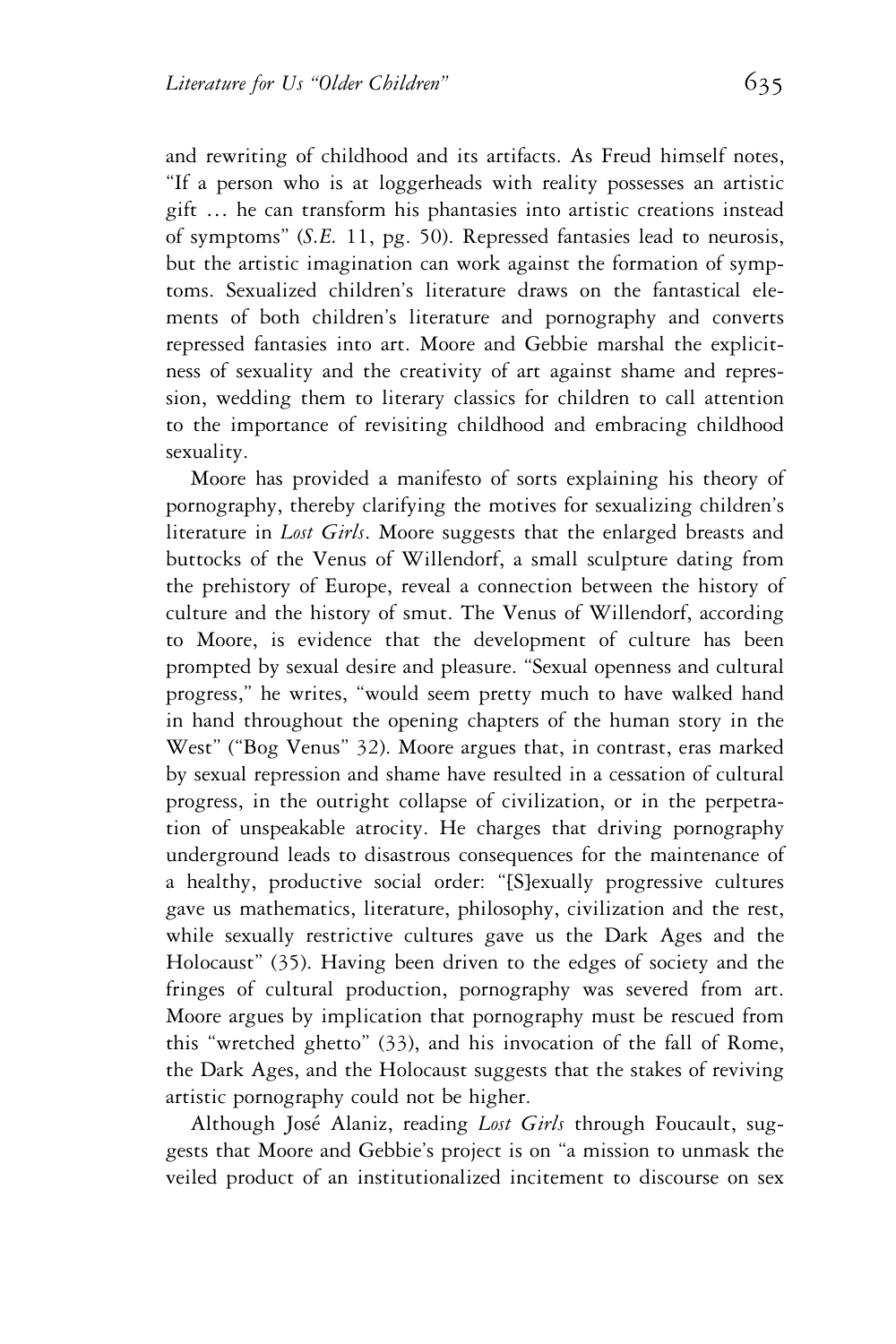masquerading as literature for kids," it seems more likely that the act of unmasking itself further participates in the incitement to discourse, manifested by the centrality of talking about and demonstrating sex throughout the three-volume work. Rather than liberating sexuality or fantasy, the incitement to discourse provides more opportunities for power to operate. Therefore, Foucault's landmark and now oft-quoted introductory volume to his History of Sexuality casts serious doubt on the theory of repression and sexuality underlying Lost Girls. As Foucault argues, power can work through the incitement to discourse and not just its repression, which would suggest that a graphic novel like Lost Girls is part of the network of power that it purports to resist. The articulations of discourse can themselves entrap and constrain in unanticipated ways. However, Foucault does say that his aim with regards to the repressive hypothesis "is less at showing it to be mistaken than at putting it back within the general economy of discourses on sex in modern societies since the seventeenth century" (11). In other words, power works both through incitement *and* repression. Moreover, the incitement to discourse, which potentially multiplies opportunities to exercise power, can also occasion a counter-discourse that can work against more hegemonic agents or institutions. Moore and Gebbie's complex celebration of fantasy, seduction, and sex offers possibilities for mobilizing the art of sex and fantasy against more prohibitive institutions and their effects.

Irrespective of whether Moore is right about the connection between sexual permissiveness and cultural progressiveness, his comments suggest that Lost Girls is meant to recover pornography from the fringes of artistic production. With the advent of the internet and home video technologies, the viewing of pornography has become a mostly private affair, and as a result, Moore argues that producers have lost the incentive to maintain artistic and creative standards that are encouraged by public exposure and discourse: "[I]t would seem that pornography has proliferated and degraded in its quality …. Porn is everywhere, just as it was in ancient Greece, but nowhere is it art" ("Bog Venus" 38). Lost Girls is designed to reassert the potential for artistic pornography and perhaps to save us from the catastrophic dangers of sexual repression. To the extent that the child is thought to function as the most significant embodiment of sexual purity and innocence, and to the extent that one understands that purity and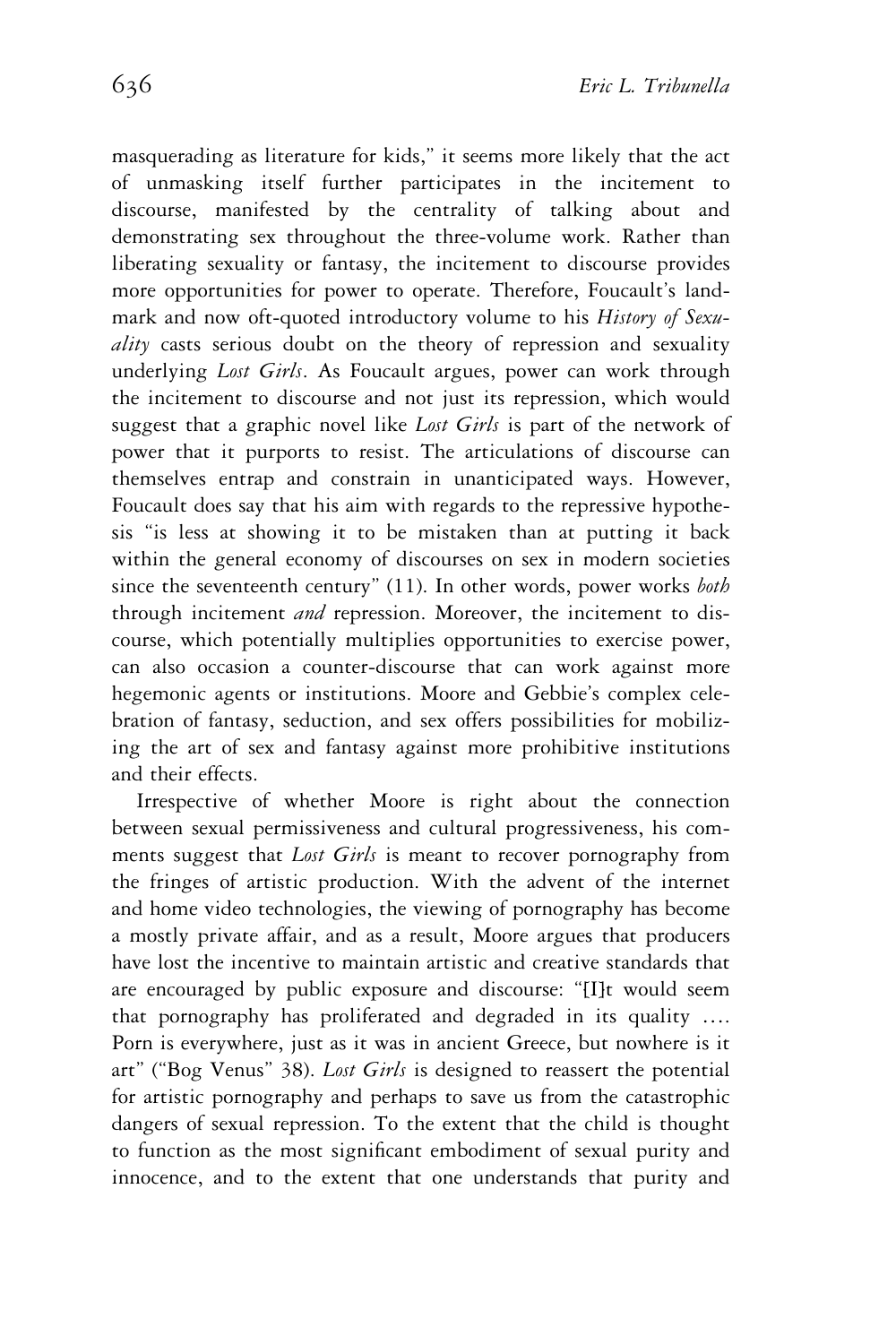innocence as evidence of the cultural repression of sexuality, to sexualize children's literature is to attack a central pillar in the repressive apparatus.

In his review of Lost Girls, Philip Sandifer notes that Moore has "a tendency towards the pathologically didactic." Given this apparent objective, integrating children's literature and pornography suggests itself as a strategy because both reflect a particular tension between didacticism and pleasure. Children's literature and pornography either are designed or function to provide both. For this reason, a pornographic children's literature for adults seems particularly useful for encouraging a reconsideration of sexuality, innocence, play, and art. The history of children's literature can be traced precisely in terms of how it manages the question of instruction, and many of the landmark texts of children's literature, like John Newbery's A Little Pretty Pocket-Book, published in 1744, and Carroll's Alice's Adventures in Wonderland, published in 1865, are understood as landmarks precisely because of the ways they mark a shift in the negotiation between didacticism and pleasure. Although the history of children's literature might be understood in terms of the movement away from "pure" didacticism to a more "mature" focus on pleasure, much of children's literature continues either to provide explicit lessons or to be used for instruction while remaining particularly concerned with what will interest or pleasure the child. Pornography similarly operates with this dual function or focus, clearly designed to pleasure viewers while also either working or claiming to instruct. In fact, some pornographic films even include "disclaimers" that they are intended for instructional purposes. While some viewers must surely use pornographic texts for their instructional value, the claims made by producers themselves are more likely designed to ensure the text appears to possess some merit beyond its ability to arouse, as though arousal were not sufficient justification. Children's literature suffers from the same pressure to defend its merit on the grounds of its potential for instructional use. Since Moore and Gebbie appear interested in both pleasure and instruction—in promoting a particular understanding of pleasure, art, and sexuality—pornographic children's literature provides a particularly useful hybrid form for fulfilling those functions.

Moore indicates that Tijuana Bibles, or eight-pagers, offer a precedent for his own work in *Lost Girls*. These eight-page, pornographic pamphlets distributed in the United States and dating from the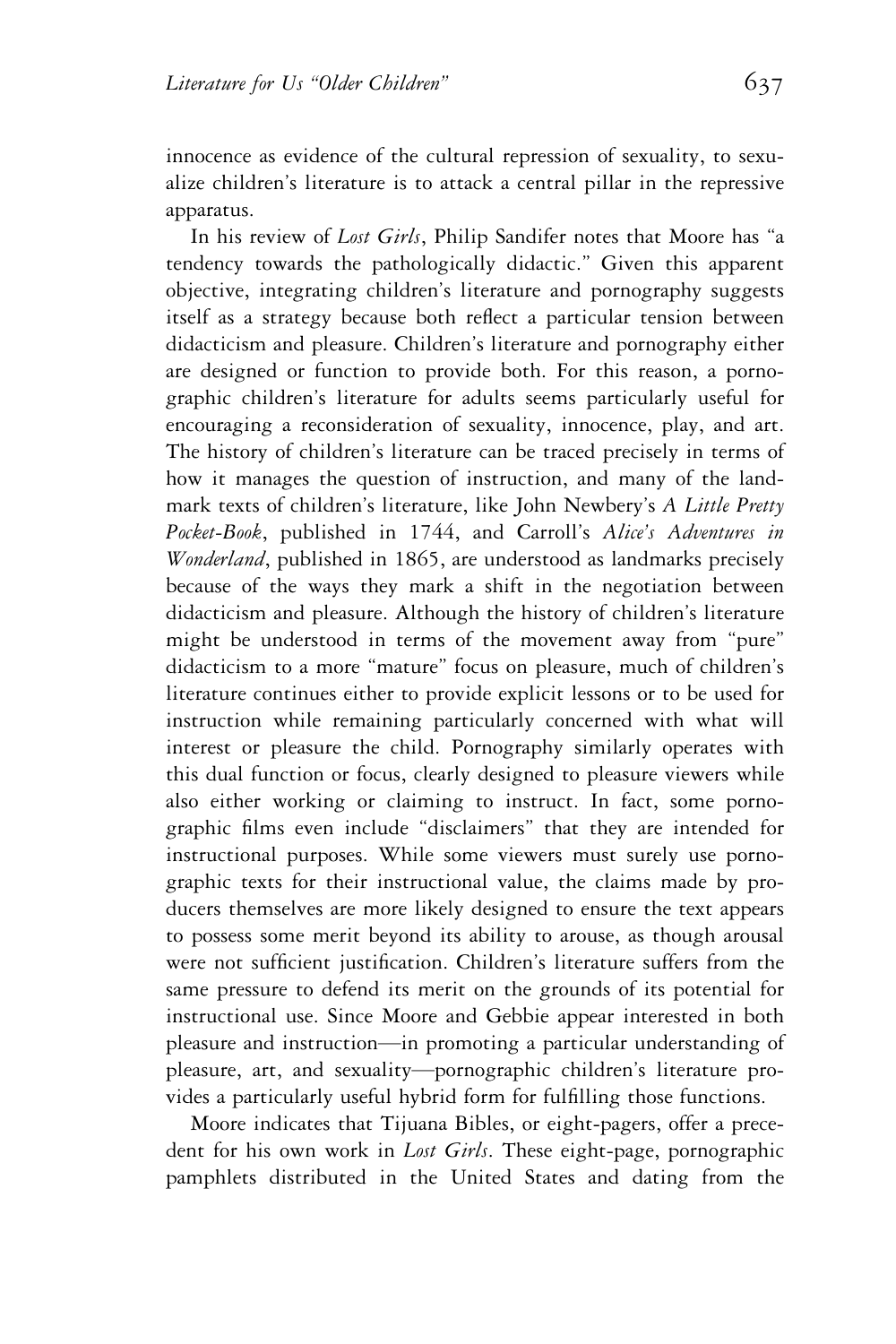1920s often depicted popular cartoon characters, like Popeye or Mickey Mouse, engaging in a variety of sexual adventures. As Art Spiegelman has noted, "From today's perspective, part of the early Tijuana Bibles' appeal lies in their peculiar combination of debauchery and innocence" (5). The influence of these early comics is obvious in the work of Moore and Gebbie. Not only are they borrowing the technique of including recognizable and "innocent" literary characters, but they incorporate the format of the Tijuana Bibles as well. Each chapter of Lost Girls is exactly eight pages, the traditional length of Tijuana Bibles. Moore explains his interest in the art form:

The great appeal of showing thoroughly nonsexual figures such as Blondie, Jiggs or Popeye taking part in pornographic skits lies in the greater contrast, with the sexual content seeming dirtier when in the context of some previously spotless cultural icon. There is also the subversive pleasure that is to be had in puncturing the anodyne and sexless vision of society presented by the Sunday funnies. ("Bog Venus" 35)

Despite the work of literary critics like Jacqueline Rose and James Kincaid, who have demonstrated that children's literature does indeed contain the traces of sex and sexuality, no doubt many readers still imagine that children's literature is a truly sexless pursuit. To look to children's literature as a source for a new kind of Tijuana Bible is to employ contrast as a means of shocking readers into a new way of thinking about sex and sexuality. The style of Gebbie's illustrations replicates this at the visual level, as she employs the cartoony conventions of newspaper comic strips like Blondie or Archie. Using this familiar style potentially disarms readers and further invokes the childhood practice of skipping the news to turn to the funnies. Of course, the comics page reacts to and comments on the news, and much of its humor and situations are for and about adults. Thus, just as Moore borrows from ambiguous texts like Alice and Peter with their dual audiences as models for the story of Lost Girls, Gebbie similarly draws from ambiguous texts with dual audiences as models for her illustrations, following a tradition established by the Tijuana Bibles, which return the adult to the artifacts of childhood while repurposing those artifacts. McCloud provides another reason for this style. He argues that the less realistic the illustration the more available to identification by the reader: "Thus, when you look at a photo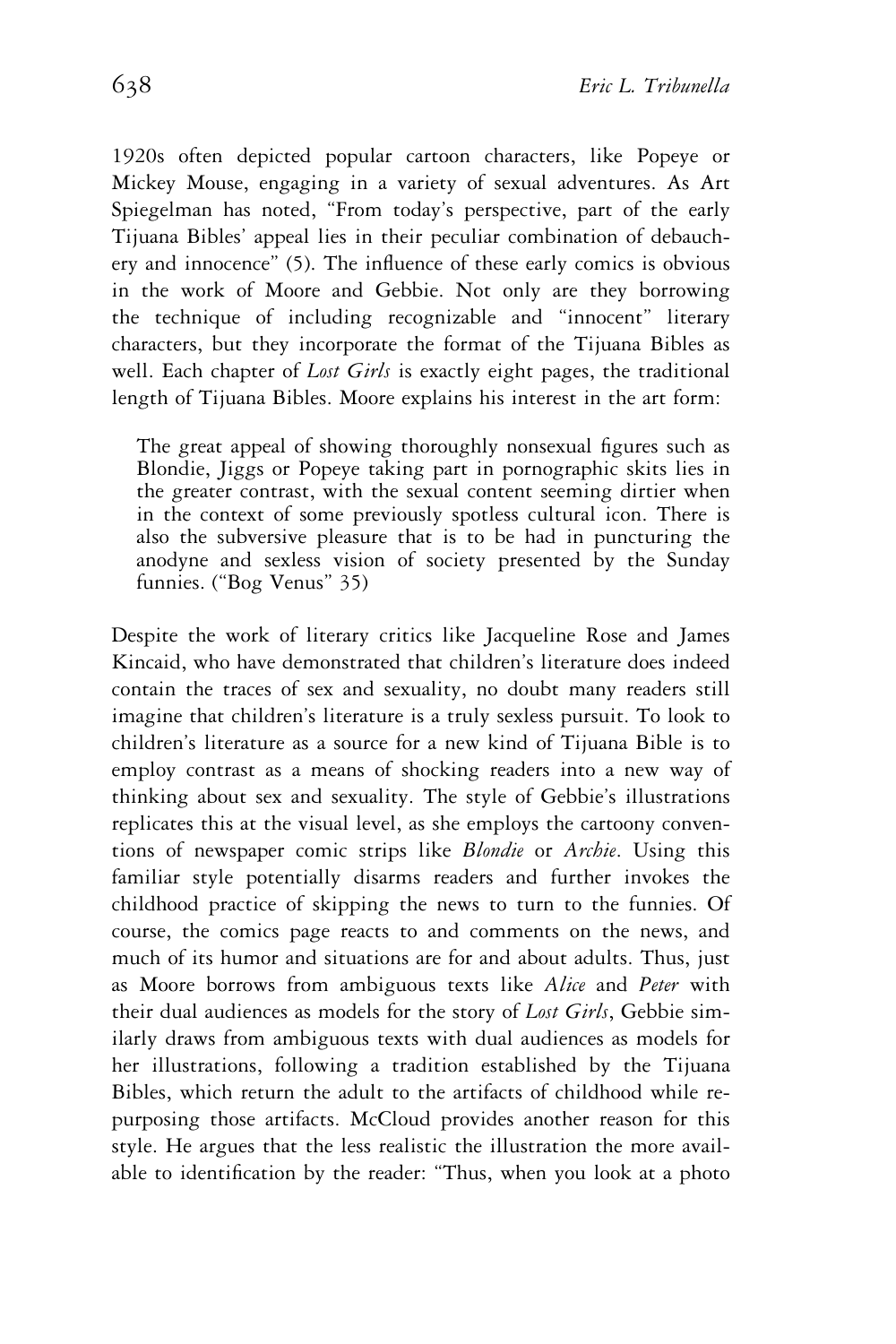or realistic drawing of a face … you see it as the face of another. But when you enter the world of the cartoon … you see yourself" (36). As a tool for the reeducation of adults, Gebbie's illustrations invite readers to see themselves in the cartoon figures of Lost Girls. The work suggests that adult readers must return to the scene of childhood, to start over from the beginning. This is, of course, exactly what the characters themselves do.

Moore and Gebbie use the arrangement of panels to visually represent the structure of each character's psyche. The default arrangement consists of six or nine rectangular panels of equal size. As Dorothy tells her story, only three stacked rectangular panels of equal size appear, with the text occupying the same panels as the images, the simplest arrangement with the exception of the full-page spreads used for the most fantastical moments of each woman's story. The reduction and simple arrangement of panels during Dorothy's narrative suggest her relative simplicity and straightforwardness. She is the least inhibited of the three women and the first to launch into her story in any detail. She also appears to be the least educated and sophisticated. During Wendy's narrative, the arrangement of panels is far more complex. A wide rectangular panel appears at the top of each page with the figures in black-and-white silhouette. Below are three rectangular panels of images with three smaller panels further below of separate text. This arrangement suggests the compartmentalization and tidiness of Wendy's psyche and memories, with the silhouettes and their relative lack of detail suggesting her more acceptable memories and the larger, more detailed, and more vibrant panels reflecting the uncovered material coaxed out of her by Dorothy and Alice. The details of her childhood sexual experiences with Peter and the Lost Boys are depicted in these colored panels. In the sequences of Alice's narrative, each page consists of three oval-shaped panels suggesting mirrors, and the panels are surrounded by white space in which the text is printed. The use of only three panels mirrors the simplicity and straightforwardness of Dorothy's sequences, but the unusually shaped panels reflect Alice's unique perspective and persona.

Like Freud's patients, each of the women of Lost Girls enacts the talking cure by retelling her childhood story, and each thereby provides a model for the reader's restructuring of his or her own sexuality and psyche. In doing so, these women revise their own relations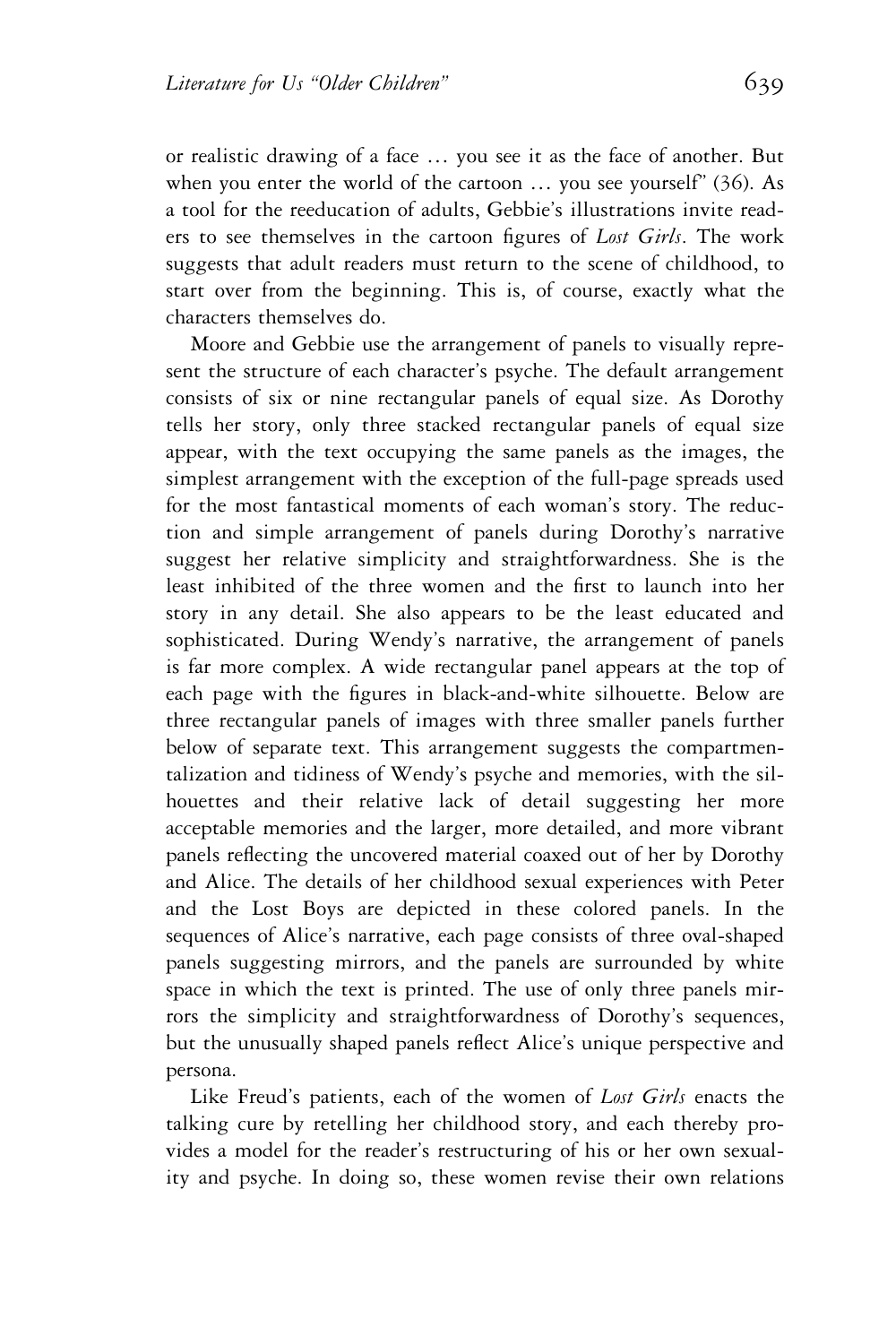to memory, imagination, desire, and pleasure. The Alice who was precocious as a child in Carroll's original is now provocative as an adult, inciting Dorothy and Wendy to share in elaborate detail their respective sexual histories. To these women, the adult Alice retells her story, the story behind Alice's Adventures in Wonderland and Through the Looking-Glass. She explains how an older man, a friend of her father, molested her one afternoon after providing her with some wine, which disorients her and creates a feeling of her body growing and shrinking in size. During the sexual act, Alice concentrates on a mirror hanging on the wall, and she imagines herself escaping the scene of violation by disappearing through the looking-glass. She begins to think of the girl in the mirror as her real self. After that experience, nothing makes sense to her anymore. The nonsense and strangeness of Wonderland and the Looking-Glass world are effects of how strange the world is made by the profoundly disturbing and disorienting experience of being molested by her father's friend. Alice proceeds to tell the story of her life to Dorothy and Wendy, and the reader can detect traces of the Alice books in the story she tells. For instance, the beast of the nonsensical "Jabberwocky" poem originates in Alice's posttraumatic nightmares as a phallic monster that *jabs* at her, as her father's friend had done, and the garden of live flowers from the second chapter of Through the Looking-Glass finds its basis in the names of the girls—Violet, Daisy, and Pansy—with whom Alice experiences a series of sexual escapades at a girls' boarding school. Upon completing her story in the final chapter of Lost Girls, Alice declares, "I can't speak for you two, but I feel positively girlish again" (30.2). This is signified by her willingness to leave her mirror behind at the Hotel Himmelgarten: "I once thought part of me was stuck inside it, but not now. We've rescued her. Now it's just a beloved old thing" (30.3). While her mirror is old, she is not, having recovered her lost girlhood and found solace in doing so.

Nearly all of the panels contain some sexual content. Of Moore's three source texts, The Wonderful Wizard of Oz might be the most surprising as the inspiration for this visualization of sex, though it calls explicit attention to the investment of children's literature in maturation and sexuality. Dorothy reveals to Alice and Wendy what is supposed to be the "true" story behind the one in Baum's book. As Dorothy explains, the twister that takes her out of Kansas is actually the physical disorientation of her first masturbatory experience.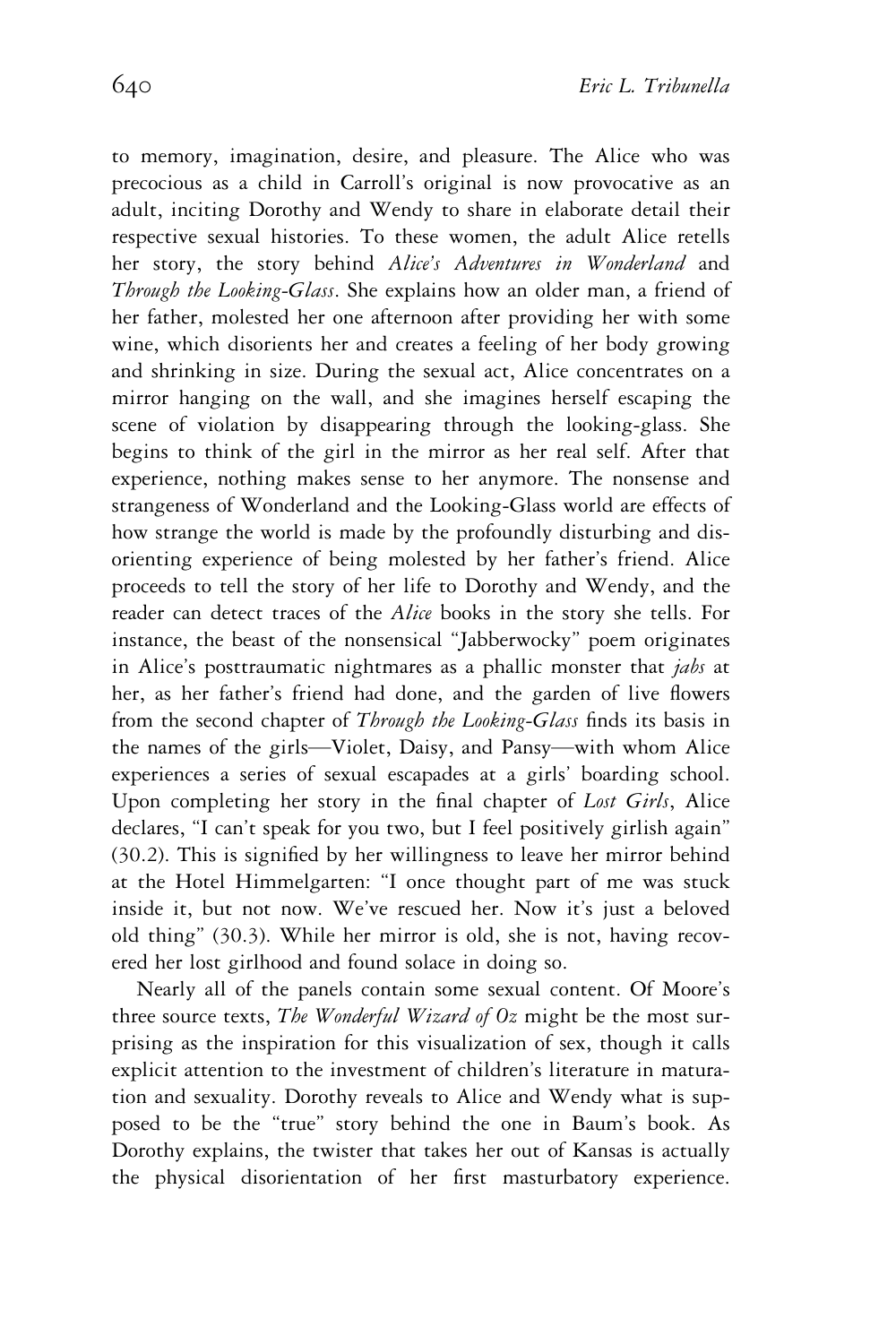Dorothy's "discovery" of Oz is really the discovery of her own body. "Felt like I'd been picked up and twisted around, then put down someplace else in some whole other country … Them next years I spent explorin' all that new territory; had all kindsa big adventures," she says (7.7). Those adventures include a sexual relationship with a blonde farmhand she describes as too dumb to understand her. "I might as well have humped a ragdoll, or something you stick out in a field to scare the birds," she says (14.5). After Dorothy tells the boy she won't see him anymore, he writes her a poem. Although it is a pathetic attempt, she notes that at least she has helped him discover he has a brain after all, just as she does for the Scarecrow in the original novel. Her encounters with two other farmhands inspire the figures of the Cowardly Lion and the Tin Woodsman: one boy growls obscenities at her but turns out to be intimidated when she becomes sexually aggressive, and the other boy lacks feelings and reminds her of a machine during sex. Through their encounters with Dorothy, she teaches the first one courage and the second one love. Finally, Dorothy's father is made to feel powerful like a wizard when he transgresses the taboos against incest and public sex with Dorothy, but she eventually realizes that he is nothing more than a man: "He weren't no Wizard. He was some farmer bangin' his daughter, worried over bills, worried his wife was gonna know" (25.7). Moore's Dorothy realizes that the figure of power, her father, masks his anxious manhood as a way of maintaining his authority. As with Alice, Lost Girls concludes with Dorothy's sense that she is now liberated from her past: "I sure feel better, all them secrets out in the open" (30.2). Having revealed that her sexual experiences/fantasies of her uncle really involve her father, she robs them of their power to haunt her.

Wendy's development is the most pronounced and instructive. In the first volume, Wendy arrives at the Hotel Himmelgarten with her husband, Harold Potter, who works for a ship-building business. Wendy embodies the prudery Lost Girls attempts to undo. She prefers a room with two twin beds instead of a double. In the first several chapters Gebbie illustrates Wendy as wearing only the most concealing clothing, and she is the most reticent of the three women to tell her story. She hates even to try on Alice's jewelry because she fears "luxury erodes our upright qualities," and when Alice makes a sexual advance toward her, Wendy responds with moral indignation and revulsion (12.3). Alice simply forces herself on Wendy, who eventually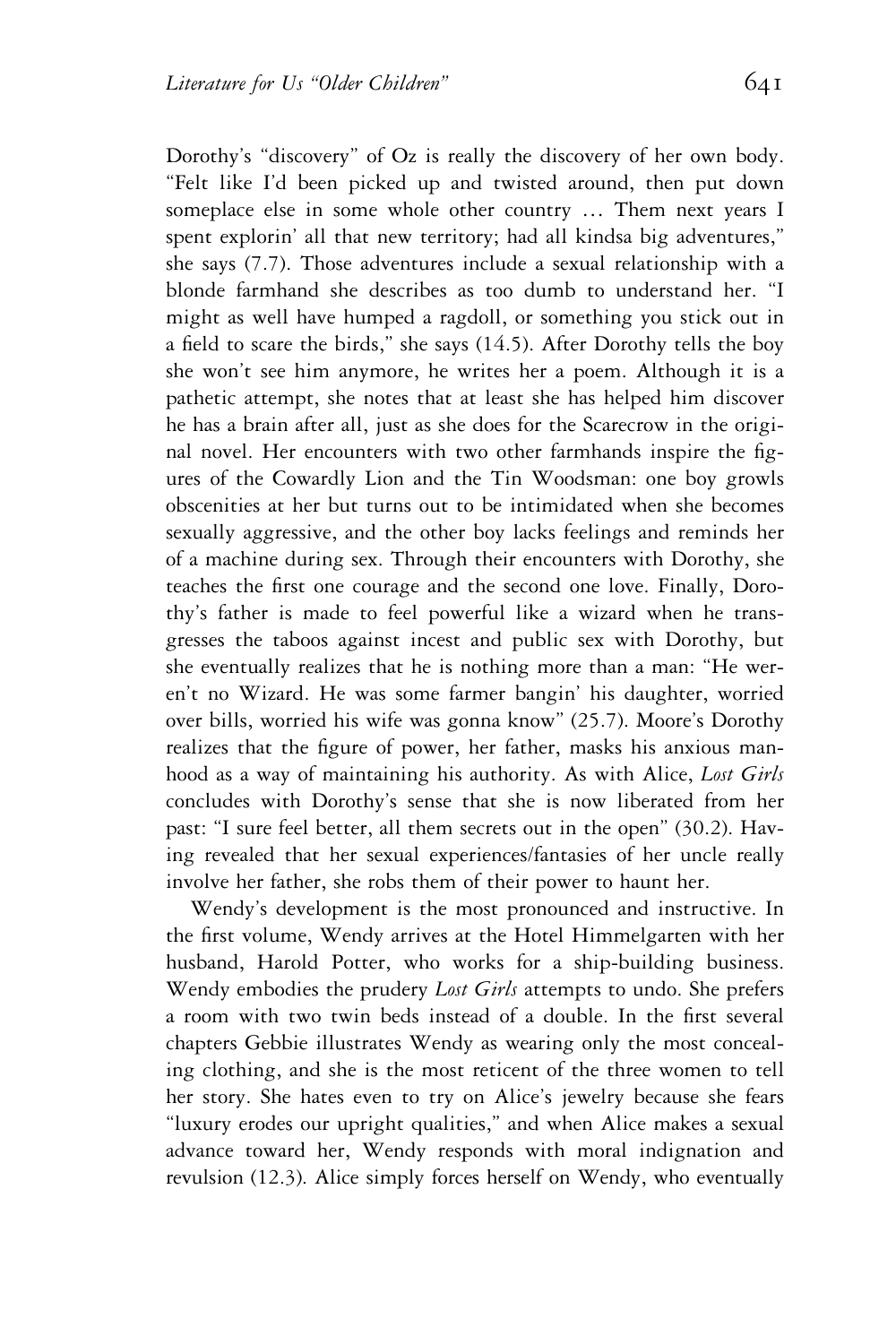relents and enjoys the experience. At the instigation of Alice and Dorothy, she begins her story, in which we learn that the "real" Peter is a boy prostitute Wendy and her brothers encounter in Kensington Gardens. He follows them home, scales the drainpipe after dark, and copulates with all three siblings. The children then take to visiting Peter in the park, along with a group of street urchins, and their game of pretend in which Wendy plays "mother," as she does in Peter and Wendy, turns sexual. The children return again and again to the park to experiment sexually with Peter and the Lost Boys.

In Moore's version, the character of Captain Hook is a fashionably dressed man with an arthritic hand who trolls Kensington Gardens making sexual advances to children, and at one point, he brutally rapes Peter's sister, the basis for the character of Tinkerbell. Wendy finds herself fantasizing about the older man, but when she encounters him in the park one night, she recalls, "I could think about what I liked. That didn't mean I wanted it to really happen to me. That didn't mean anyone could force it on me" (27.5). Feeling herself empowered by her newly discovered sexual agency, she confronts the man, taunting him sexually by digitally manipulating her bare genitals. She rightly notes that he fears mature women, and in Gebbie's illustration Wendy's genitals morph into the mouth of the crocodile that consumes Hook in Barrie's original (27.6). Wendy explains that following this episode, "My own desire had scared me so badly that I locked it all away in the darkness beyond those railings [of the park]. I married Harold, 20 years my senior, because desire … w-well, frankly, it wouldn't be an issue" (27.7). The Wendy who represses her sexual desires is the same middle-class prude who first rebuffs Alice as a debauched aristocrat. By telling her story, listening to the stories of Alice and Dorothy, and returning to the sexual explorations of her childhood, Wendy is liberated from the confines of her class and gender mores. Alice and Dorothy similarly share and confront their sexual awakenings, finding in childhood a key to health and salvation, but in the form of fantasy. As Alice concludes, "We can't disown the girls we were …. Can't let them remain lost to us" (27.8). This statement reflects a very Freudian notion: the discovery of the keys to neuroses and healing in childhood, in repressed memories, and in talking. So Wendy moves from sexual liberation to repression and then back to liberation via her re-immersion in her childhood, which is modeling a possibility for the reader.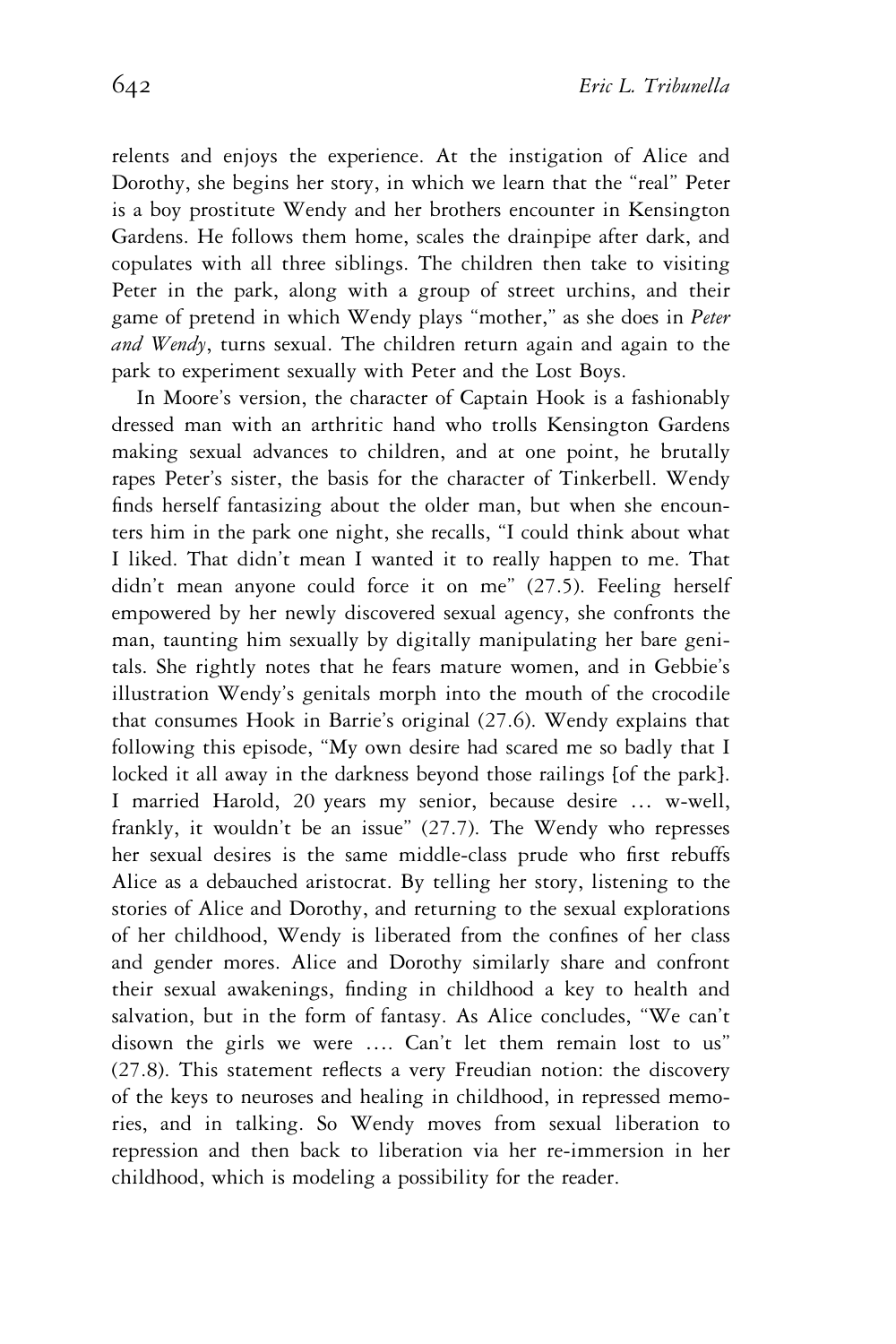In retelling their stories, each woman expresses doubt about the line between fantasy and experience, and given how central this distinction is to Freud's thinking about the seduction theory, we find Lost Girls similarly questioning or blurring the line between them. In one moment a character appears to confirm that the original stories with which we are familiar are like fantasies. Rolf, a man Dorothy meets at the hotel, tells her, "Like shoes, we try our fantasies on, yes? Sometimes they are too big for us, sometimes we outgrow them; they become too small, too confining. Or perhaps they wear out; become dull, familiar, merely comfortable" (2.3). Rolf's comments indicate that the original stories have become outdated. The women's retellings, which are supposed to be the actual experiences behind the fantasies, nonetheless offer alternative fantasies. The fantasies they offer are perhaps more expansive or more adaptive or appropriate for the present, like the new pair of shoes to which Rolf refers. Moore and Gebbie offer a new story, or fantasy, for the twenty-first century, one of sexual exploration and play, but also the transcendence of sexual trauma and the experience of sexual pleasure.

The women allude to the fantastical quality of their stories throughout Lost Girls, and each appears prone to fantasy and daydreaming. When Wendy and her husband pull up to the hotel, he remarks, "Look, I'm not criticising, old girl, but we nearly missed the blasted hotel. Too much daydreaming" (3.1). He later finds their room too "fanciful" (3.2). Alice's childhood "memories" begin to be unlocked during her first sexual experience with Dorothy, when she remarks, "I just remembered a sort of … a sort of dream I used to have. A sort of game … when I was young" (4.7, ellipses in original). Alice's shift from "dream" to "game" creates uncertainty as to whether the events she "recalls" are real experiences or fantasies. Dorothy similarly creates uncertainty: "Sex was this whole different world. I made up sorta … daydreams about it" (6.3, ellipses in original). She says this before beginning her story, casting doubt on whether the events she recounts with the farmhands and her father actually happened or whether they are part of her daydreams about sex.

This play with fantasy is further elaborated when the three women attend the premier of Stravinsky's The Rite of Spring in Paris on May 29, 1913. Stravinsky later described the origin of The Rite Spring as coming in a dream: "The idea of Le Sacre du printemps came to me while I was still composing The Firebird. I had dreamed a scene of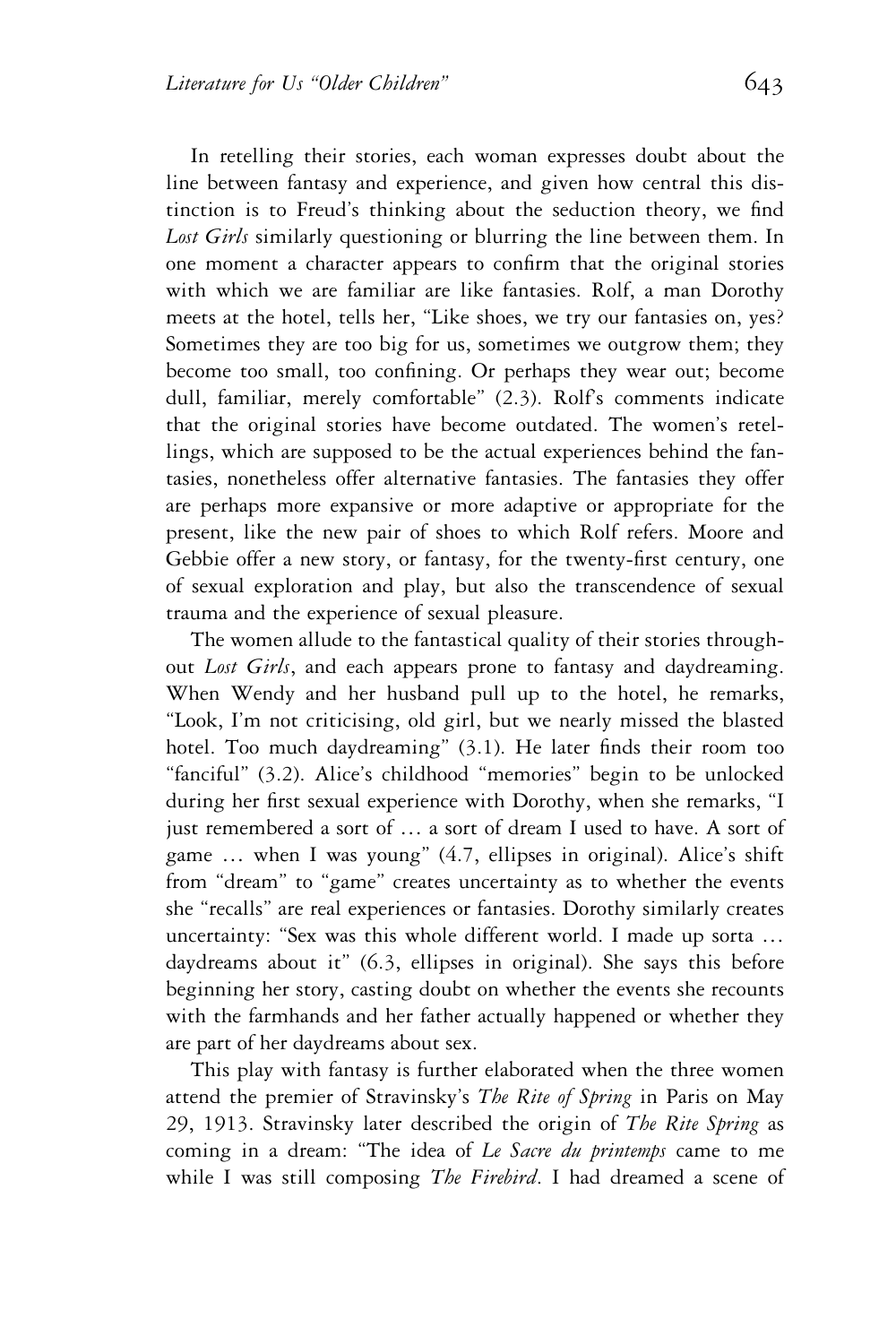pagan ritual in which a chosen sacrificial virgin danced herself to death" (qtd. in Hill 3). As they watch the ballet, the three women gradually undress and begin engaging in sexual acts in their seats while the audience breaks out into a riot. Alice later wonders in her diary, "Did that really happen?" (10.6). The riot did actually happen at the Paris premier, but the sex between the three women in the midst of this historical event is presumably a fantasy inspired by The Rite, the music for which would go on to be featured in Disney's Fantasia (1940), Italian for "fantasy." Placing these three fictional characters, who are presumably fantasizing about sex, in the middle of a violent historical event involving a staged dream is to further blur the boundaries between memory, experience, fantasy, and history and also to contrast the women's sex and pleasure with the anger and violence surrounding them.

Sandifer argues that Lost Girls strips the original texts on which it is based on their fantastical elements by turning the fantasy worlds of Wonderland and the Looking-glass into Alice's own psyche, Dorothy's incredible companions in Oz into human farmhands, and Peter Pan and the Lost Boys into a boy prostitute and group of street urchins. "In that regard, then, he is stripping the fantastic out of the children's stories," writes Sandifer. However, Sandifer also acknowledges that Lost Girls does nonetheless invoke fantasy:

But all the same, the fantastic continually intrudes upon the pornographic narratives. Alice, Dorothy, and Wendy's stories are all drawn with panel layouts unique to their narrators, but they share one feature—each time they tell their story, at the climactic moment, Gebbie draws a splash page [a page filled by a single panel] that, while still highly sexualized, clearly takes place within the fantastic. These splashes range from Captain Hook and Peter Pan posed as though sword fighting, but with their erect penises standing in for swords, to a page with a horrifyingly robotic Tin Man fucking Dorothy (who has Little Orphan Annie eyes) with his metal penis while she's suspended upside-down in manacles. The sex acts, then, reach their (literary) climax in the form of these ruptures of fantasy—ruptures that serve, in their own way, as intrusions of the real, as the fantasy they contain is closer to the familiar original text than the purely sexual narrative that has been overlaid.

Gebbie's illustrations then add spectacular manifestations of fantasy that replicate the verbal text at the visual level. For instance, as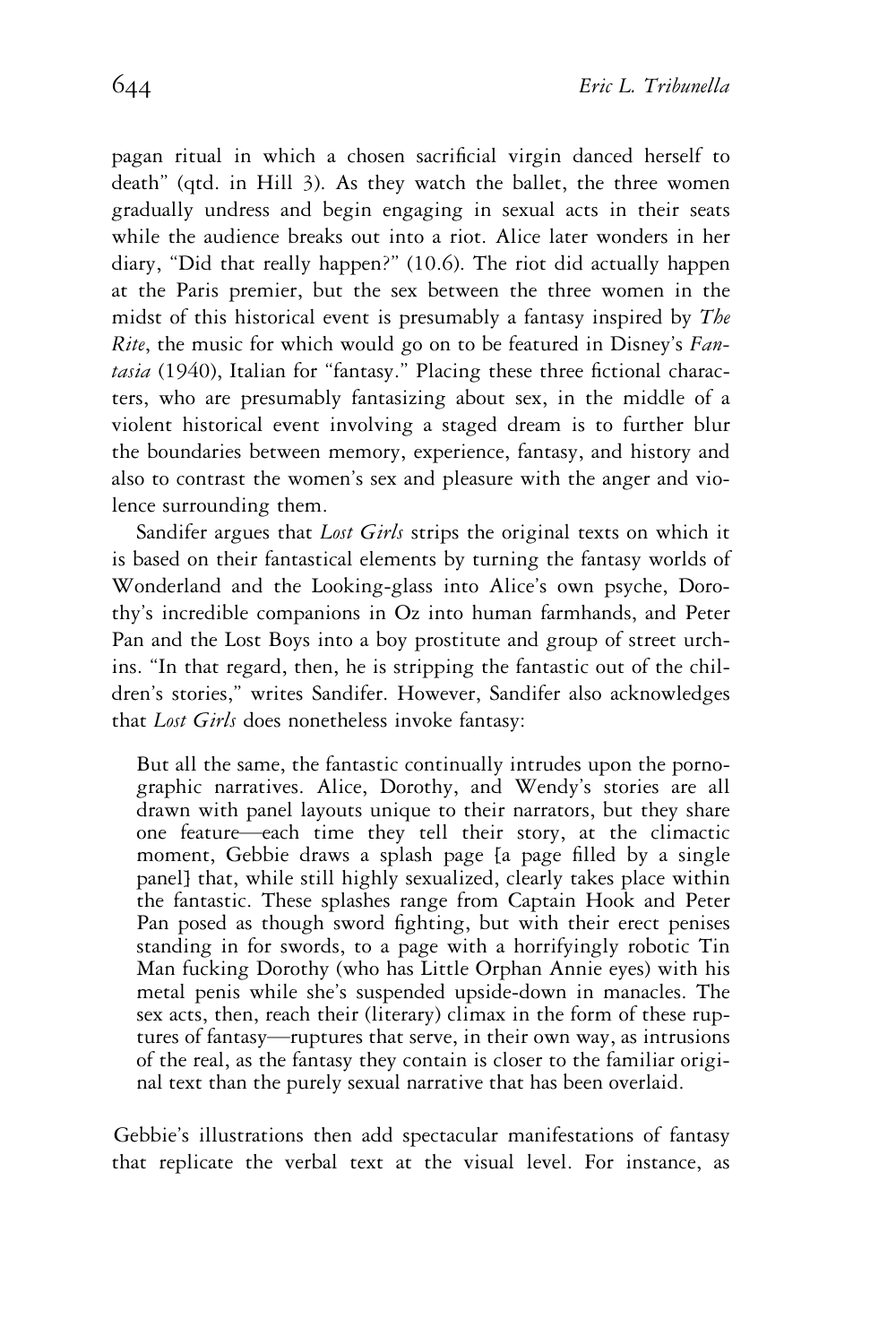Wendy finishes the second installment of her story, including details about her elaborate sexual adventures with Peter and the Lost Boys, she says, "In the forest of my dreams, I lay amongst my wild cubs while they suckled me and licked me, under the tropic skies" (15.6). This statement is followed by a wordless splash page of a nude Wendy suckling five furry boys with tails. On the next page the reader is brought back to the scene of storytelling with Wendy's addressing Alice and Dorothy: "And so, you see, we didn't really do it. Not on that occasion" (15.8). The fantastical illustration signals here that Wendy's story has taken place in fantasy rather than in reality. Thus, by combining the verbal text with illustrations as graphic novels do, Lost Girls is able to lay claim to both "reality" and "fantasy" within the boundaries of its world. Clearly, Moore and Gebbie are playing with the line between reality and fantasy in a way that Freud would describe as overdetermined.

Lost Girls further equates pornography with childhood through this shared emphasis on play, fantasy, and imagination. Monsieur Rougeur, the proprietor of the hotel, says as much in the midst of his own sexual explorations with the three women: "Pornographies are the enchanted parklands where the most secret and vulnerable of all our many selves can safely play" (22.8). Imagination and play serve as the juncture between childhood and sex, so to the extent that Moore understands imagination as necessary for combating brutality, both childhood and sex provide ways of accessing imagination. For adults, that means returning to childhood through fantasy, and literature provides one key way to record, disseminate, and consume that fantasy. If sex and childhood are to be imagined as an antidote to violence, then the texts of sex and childhood—pornography and children's literature—are key to that defense.

Lost Girls makes clear its motives for wanting to restore artistic pornography as a spur to imagination. While Alice, Dorothy, and Wendy are involved in this storytelling, the world around them descends into the First World War. Archduke Ferdinand is assassinated, and most hotel guests flee, leaving the women alone. After they too leave, German soldiers invade the hotel, and on the final page, Gebbie provides a set of panels depicting the disemboweled corpse of a soldier on the battlefield. This contrast accounts for Moore's promotion of aesthetic pornography and sexualized children's literature as antidotes to brutality. The Hotel Himmelgarten is a sexual utopia, one in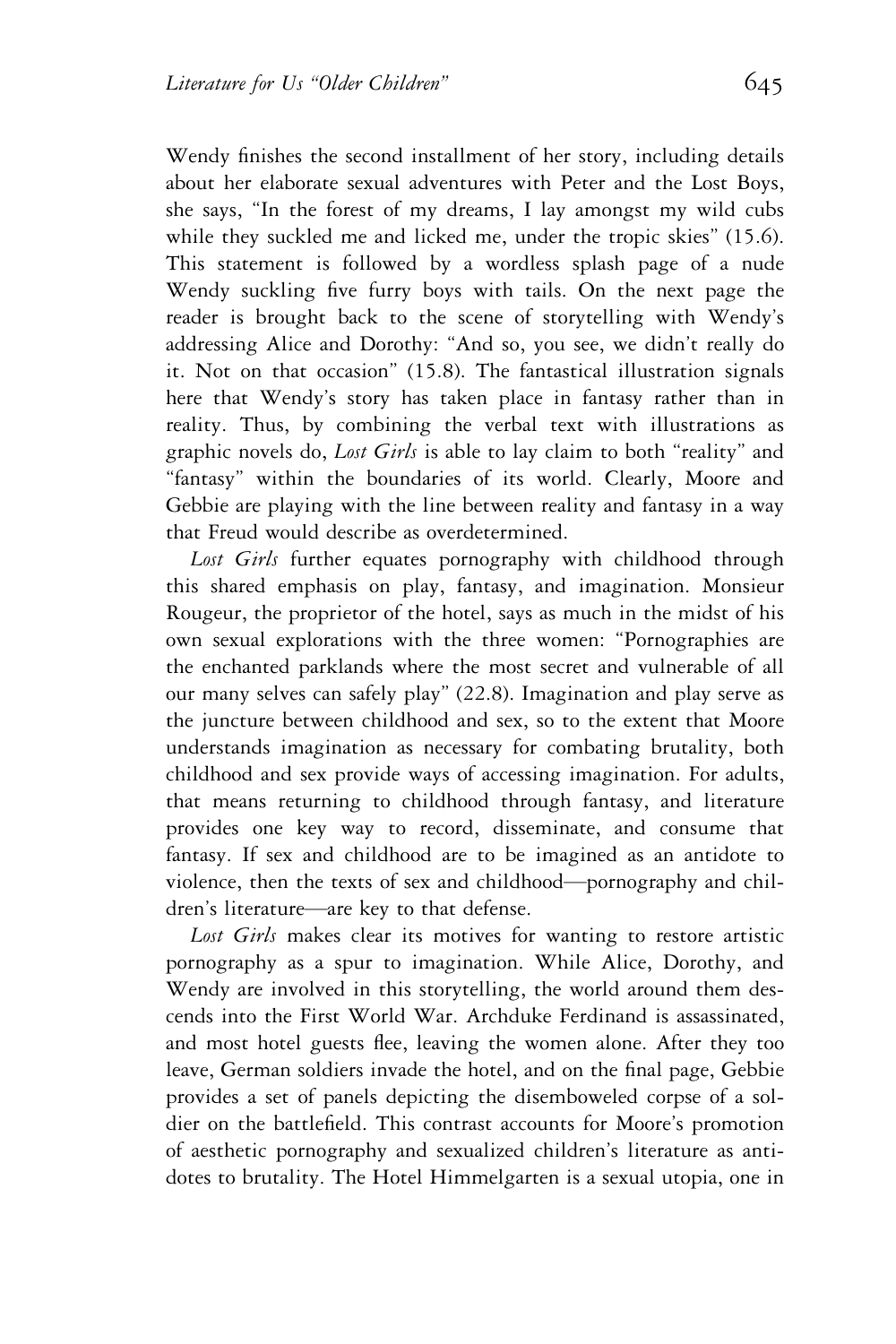which guests are free to experiment with all sorts of sexual partners and practices. Moreover, it provides its guests with a space in which to return to childhood and thereby begin again. As Wendy notes near the conclusion of Lost Girls, "I feel full of possibilities again, like when I was young. As if my imagination can wander where it likes" (30.3). Unrepressed imagination or fantasy is both the antidote to war and the victim of war. Alice responds to Wendy, "I suppose that's what war destroys. All the art and architecture, the fields and flowers and young people's dreams ... All the imagination" (30.3, ellipses in original). This advocation of imagination accounts in part for the particular set of choices Lost Girls embodies. War, as cultural neurosis, results from and perpetuates the absence of imagination.

Lost Girls does not just rewrite children's literature. These texts re-envision childhood itself. Just as Alice, Dorothy, and Wendy retell the stories of their childhoods, Moore and Gebbie are retelling the stories of our childhoods. Childhood innocence, by which we usually mean their ignorance of sexual matters, is one of the key strategies for maintaining a clear distinction between the child and the adult. For this distinction to operate, however, all evidence of childhood sexuality must be suppressed or overlooked, and children's ignorance must be enforced and policed. Sexual shame has long been effective for ensuring children avoid sex or sexual knowledge as long as possible, for ensuring that they see it as something unpleasant and dirty, as not for them or about them. One side effect of this tactical use of shame has been that it persists into adulthood. So successful is the association between sex and shame that many adults have trouble shaking it off even after reaching the age of maturity, when certain kinds of sexual activity become permissible. This occasions the embarrassment Moore and Gebbie indicate is linked to pornography and the enjoyment of pornography. Adult shame or embarrassment in pornography therefore amounts to adults acting like children, or how they think children should act. In fact, the first volume, called "Older Children," begins with an epigraph from the poetic prelude to Carroll's Through the Looking-Glass: "We are but older children, dear, who fret to find their bedtimes near." Thus, Carroll understands the adult as only an older child. If Lost Girls is to work as an intervention into the ghettoization of pornography, it must short-circuit the shame attached to sex that began as the innocence demanded of children.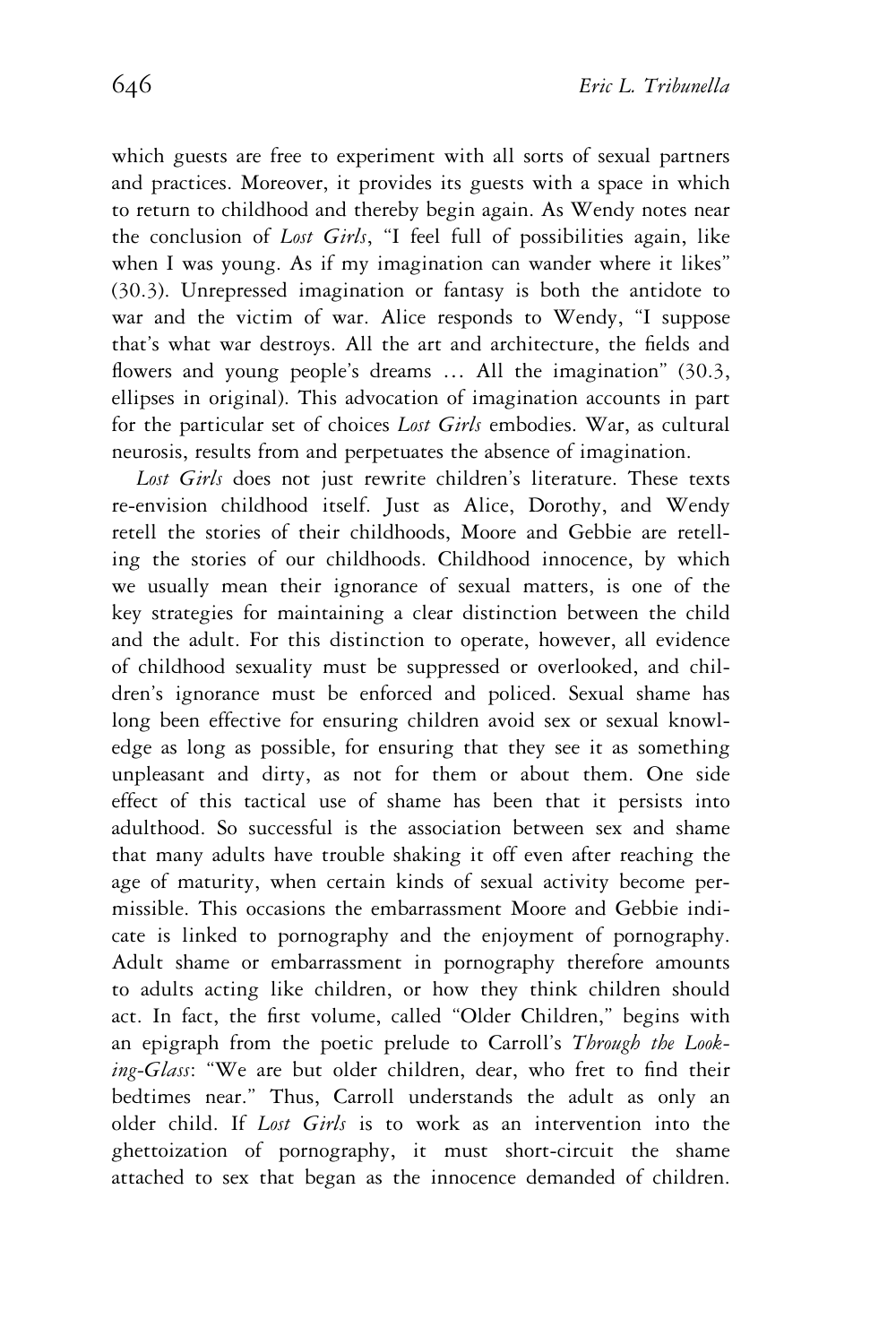To the extent that children's literature and culture participate in promoting or reinforcing that innocence, then subverting innocence and shame must involve the subversion of childhood innocence and the perception or fact of children's literature as asexual. Just as the implicit sexuality of the original texts is exaggerated in Lost Girls, so is the ability of the three girls to act in and on their worlds. They always could act, of course, and they were always quite powerful, but to sexualize their power is to bring them more fully in line with a power-knowledge usually reserved for adults. What Moore and Gebbie are calling for in Lost Girls is the reeducation of adults, and to accomplish this they have gone back to the artifacts of childhood and rewritten them.

## **Notes**

- 1. Lost Girls is paginated by chapter, so each citation refers to chapter and page.
- 2. The Standard Edition of the Complete Psychological Works of Sigmund Freud is abbreviated S.E. Each citation refers to volume and page.
- 3. It nonetheless seems more common in the United States to use "fantasy" rather than "phantasy," so outside of quoted material I will employ the former spelling.

## Works Cited

- Alaniz, José. "Speaking the 'Truth' of Sex: Moore & Gebbie's Lost Girls." Alan Moore: Portrait of an Extraordinary Gentleman. Eds. Smoky Man and Gary Spencer Millidge. Leigh-on-Sea: Abiogenesis P, 2003. 273–76. Print.
- Colton, David. "Writer Prefers Porn Label for His 'Girls'." USA Today 30 August 2006: Life 3D. Print.
- Esterson, Allen. "The Myth of Freud's Ostracism by the Medical Community in 1896–1905: Jeffrey Masson's Assault on Truth." History of Psychology 5.2 (2002): 115–34. Print.
- Foucault, Michel. The History of Sexuality. Vol. I: An Introduction. 1976. New York: Vintage, 1990. Print.
- Freud, Sigmund. "The Aetiology of Hysteria." The Standard Edition of the Complete Psychological Works of Sigmund Freud. Vol. 3. Trans. James Strachey. London: Hogarth P and the Institute of Psycho-Analysis, 1953a. 189–221. Print.
	- ——. "Five Lectures on Psycho-Analysis." The Standard Edition of the Complete Psychological Works of Sigmund Freud. Vol. 11. Trans. James Strachey. London: Hogarth P and the Institute of Psycho-Analysis, 1953b. 3–58. Print.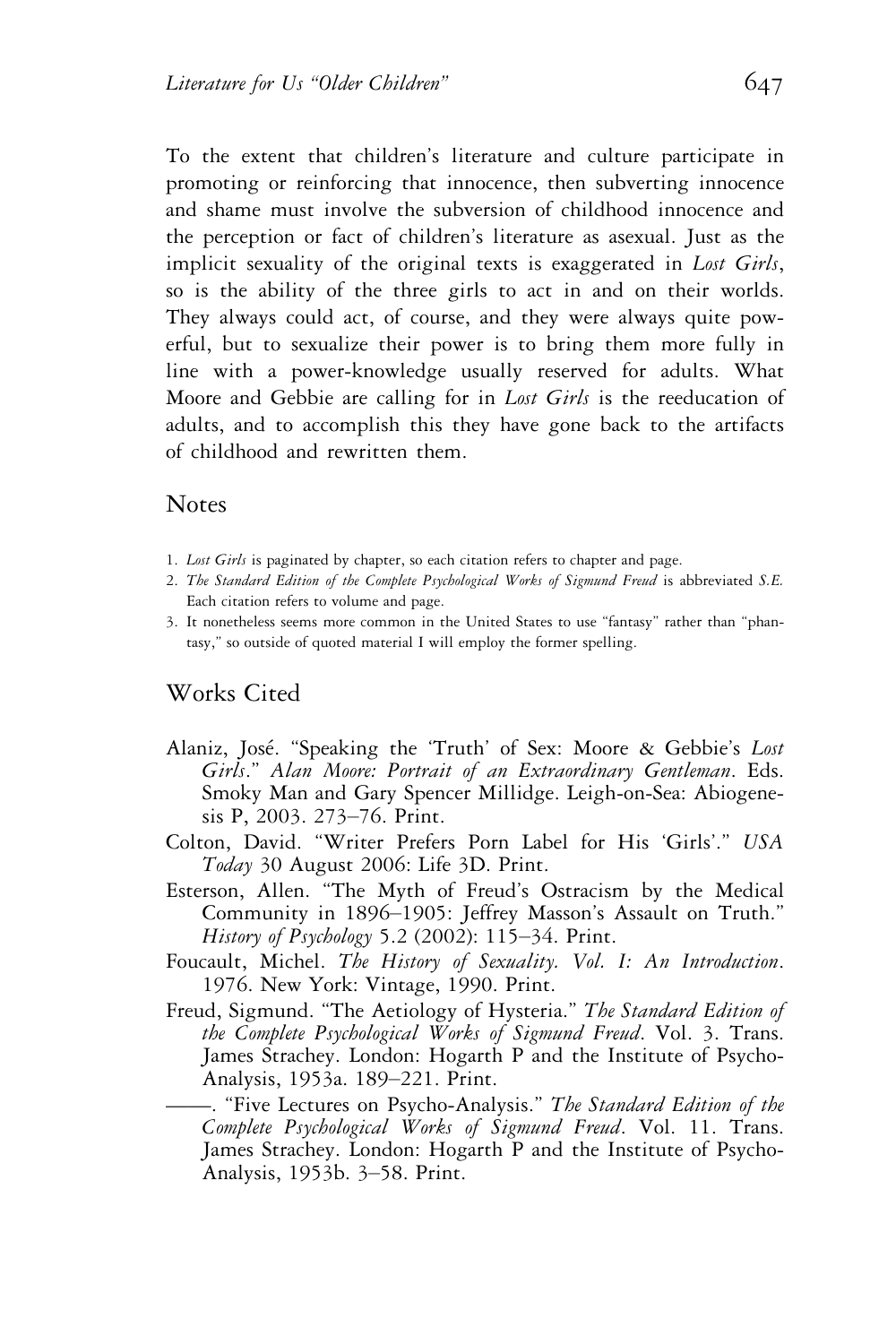- . "Introductory Lectures on Psychoanalysis." The Standard Edition of the Complete Psychological Works of Sigmund Freud. Vol. 16. Trans. James Strachey. London: Hogarth P and the Institute of Psycho-Analysis, 1953c. 243–463. Print.

- —. "On the History of the Psycho-Analytic Movement." The Standard Edition of the Complete Psychological Works of Sigmund Freud. Vol. 14. Trans. James Strachey. London: Hogarth P and the Institute of Psycho-Analysis, 1953d. 3–66. Print.
- Freud, Sigmund, and Josef Breuer. "Studies in Hysteria." The Standard Edition of the Complete Psychological Works of Sigmund Freud. Vol. 2. Trans. James Strachey. London: Hogarth P and the Institute of Psycho-Analysis, 1953–1974. 1–319. Print.
- Gay, Peter. Freud: A Life for Our Time. New York: Norton, 1988. Print.
- Hill, Peter. Stravinsky: The Rite of Spring. Cambridge: Cambridge UP, 2000. Print.
- Jones Jr., William B. Classics Illustrated: A Cultural History, with Illustrations. Jefferson: McFarland, 2002. Print.
- Masson, Jeffrey Moussaieff. The Assault on Truth: Freud's Supression of the Seduction Theory. 1984. New York: HarperCollins, 1992. Print.
- McCloud, Scott. Understanding Comics: The Invisible Art. 1993. New York: HarperPerennial, 2004. Print.
- Moore, Alan. "Bog Venus Versus Nazi Cock Ring: Some Thoughts Concerning Pornography." Arthur Magazine 1.25 (2006): 32–39. Print.
- Moore, Alan, and Melinda Gebbie. Lost Girls. Marietta: Top Shelf Productions, 2006. Print.
- Sandifer, Philip. "Review of Lost Girls by Alan Moore and Melinda Gebbie." ImageTexT: Interdisciplinary Comics Studies 3.1. (2006). Gainesville: U of Florida. 30 Apr. 2008. Web.
- Spiegelman, Art. "Introductory Essay: Those Dirty Little Books." Tijuana Bibles: Art and Wit in America's Forbidden Funnies, 1930s– 1950s. Ed. Bob Adelman. New York: Simon & Schuster, 1997. 4–10. Print.
- Triplett, Hall. "The Misnomer of Freud's 'Seduction Theory'." Journal of the History of Ideas 65.4 (2004): 647–65. Print.
- Wolk, Douglas. Reading Comics: How Graphic Novels Work and What They Mean. Cambridge: De Capo P, 2007. Print.

"Alan Moore's 'Literary' Pornography." Publisher's Weekly 1 May 2006. Web. 15 July 2008.

Eric L. Tribunella is an associate professor of English at the University of Southern Mississippi, where he teaches children's and young adult literature. He is the author of Melancholia and Maturation: The Use of Trauma in American Children's Literature (2010).